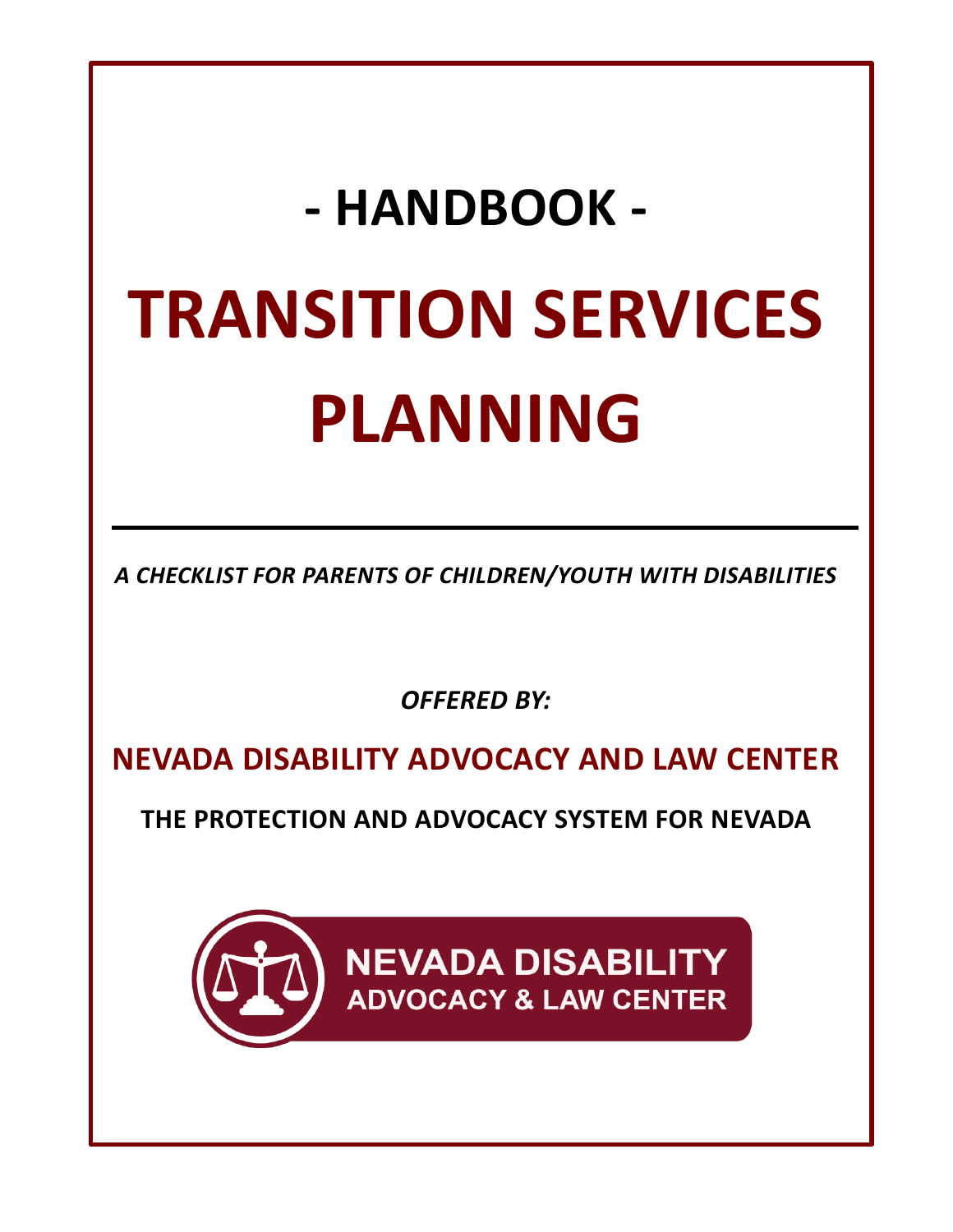# **Nevada Disability Advocacy & Law Center**

Southern Office 2820 W Charleston Blvd, Suite B - 11 Las Vegas, NV 89102 Phone: (702) 257-8150 or 1-888-349-3843 Nevada Relay: 711 Fax: (702)-257-8170 [lasvegas@ndalc.org](mailto:lasvegas@ndalc.org)

Northern Office 1875 Plumas Street, Suite 1 Reno, NV 89509 Phone: (775) 333-7878 or 1-800-992-5715 Nevada Relay: 711 Fax: (775) 786-2520 [reno@ndalc.org](mailto:reno@ndalc.org)

Elko Office 905 Railroad Street, Suite 104B Elko, NV 89801 Phone: (775) 777-1590 or 1-800-992-5715 Nevada Relay: 711 Fax: (775) 753-1690 [elko@ndalc.org](mailto:elko@ndalc.org)

## [www.ndalc.org](http://www.ndalc.org/)

**Nevada Disability Advocacy & Law Center (NDALC)** is a private, statewide non-profit organization that serves as Nevada's federally-mandated protection and advocacy system for human, legal, and service rights for individuals with disabilities**.** NDALC was designated as Nevada's protection and advocacy system by the Governor in March, 1995.

Services provided by NDALC include, but are not limited to: information and referral services, education, training, negotiation, mediation, investigation of reported or suspected abuse/neglect, legal counsel, technical assistance, and public policy work.

NDALC has offices in Las Vegas, Reno, and Elko with services provided statewide. All services are offered at no cost to eligible individuals in accordance with NDALC's available resources and service priorities.



Page  $\overline{\phantom{0}}$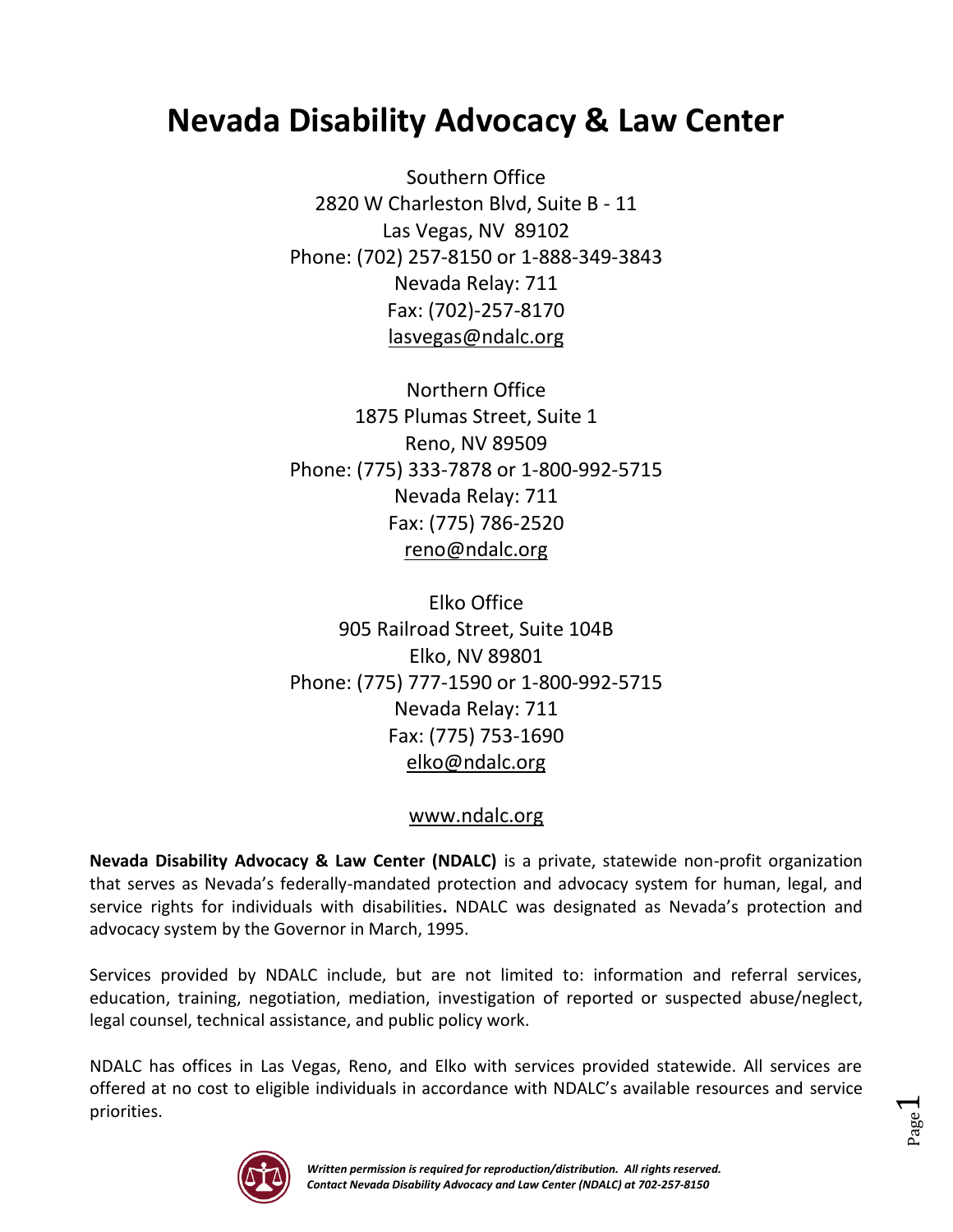# **Mission Statement**

*Protect and advocate for human and legal rights, interests, and welfare of Nevadans with disabilities.*

*Promote, support, and assist Nevadans with disabilities in understanding and controlling those systems and processes which directly affect their lives.*

*Foster the development, availability, and accessibility of services which increase the opportunities available to Nevadans with disabilities to live their lives as fully, independently, and productively as possible.*

This publication is intended for basic information only. It is not legal advice. While attempts were made to ensure its accuracy, readers should direct questions concerning their specific situations to Nevada Disability Advocacy & Law Center (NDALC), legal aid agencies, or a private attorney.

\_\_\_\_\_\_\_\_\_\_\_\_\_\_\_\_\_\_\_\_\_\_\_\_\_\_\_\_\_\_\_\_\_\_\_\_\_\_\_\_\_\_\_

Social Security has reviewed the following publication for technical accuracy only. This should not be considered an official Social Security document.

A special thank you to The Indiana Protection and Advocacy Services Commission (IPAS) for contributing to the content of this handbook.

March 2016



Page  $\boldsymbol{\sim}$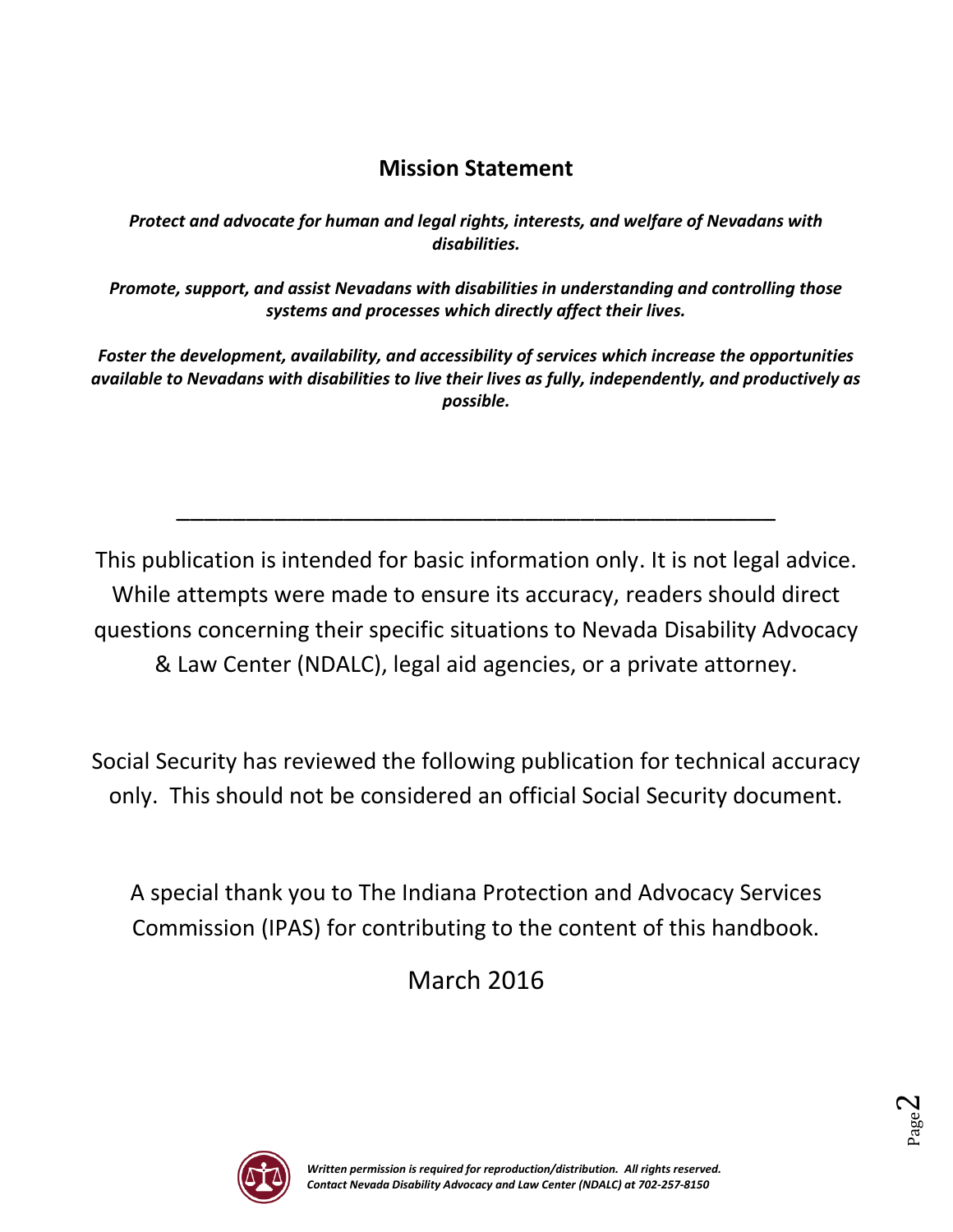# Index\_

| Where To Get More Information About Managing Your Benefits 22 |
|---------------------------------------------------------------|
|                                                               |



Page ო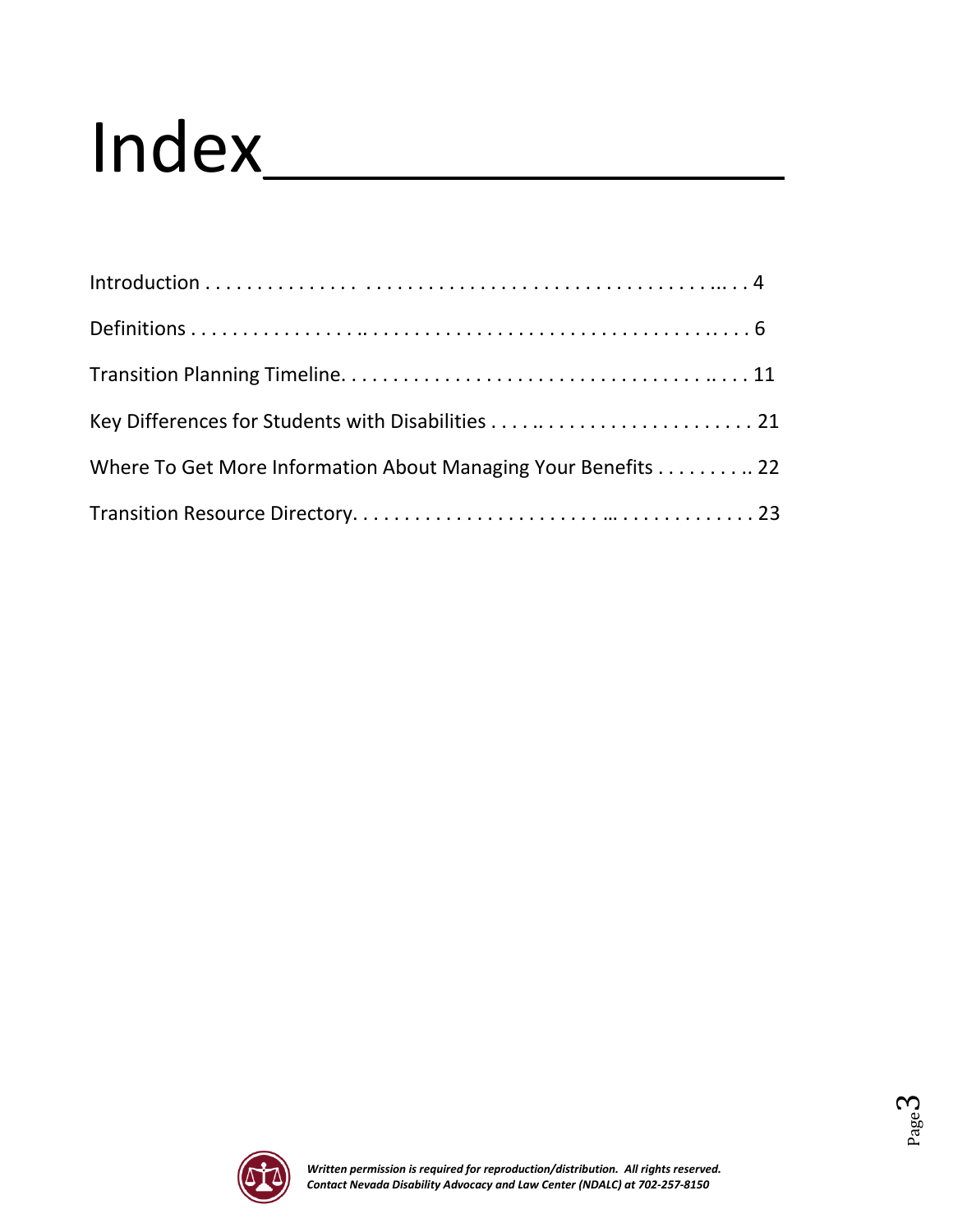# **Introduction**

This handbook is intended for parents, guardians, and students. It has been prepared as a guide to assist in identifying options available for the student and it will be a valuable tool in developing the student's Individualized Education Plan (IEP) and their Transition Plan throughout the school years. From early childhood until the age of 18 (or 22 if appropriate), the student may wish to pursue some of the options listed in this booklet to help prepare for adult life.

Between the ages of 18-22, young adults with disabilities and their families must exchange the security of the school environment for a complex system of adult service programs. Each of the federal, state and local agencies that support adults with disabilities have very different sets of requirements and eligibility criteria, and unlike the schools, are not mandated to serve all individuals.

This Transition Services Planning Handbook provides contact and general information for various resources:

## **- Department of Employment, Training & Rehabilitation** (DETR)

Within DETR, is the Bureau of Vocational Rehabilitation (BVR) –

BVR serves individuals with disabilities who need vocational and rehabilitation assistance and they may assist with transition planning as early as age 14.

There are new federal and state initiatives for BVR and the school to coordinate and thereby improve transition services for students with disabilities. These services can include on-thejob training, job coaching and assistive technology services, or schooling and training beyond high school.

**- Nevada Disability Advocacy & Law Center** (NDALC) administers the Client Assistance Program (CAP), which can assist with eligibility requirements to receive and utilize BVR or other employment services. The CAP program can offer support with understanding your rights as you go through the BVR process; from application to receipt of services, as well as offering assistance in negotiating with BVR to ensure that vocational services are delivered in an appropriate, and timely manner.

## **- Social Security Administration** (SSA)

In 1999, Congress passed The Ticket to Work and Work Incentives Improvement Act (Ticket to Work Act). Under the law, disability beneficiaries age 18-64 were granted the opportunity to access a Ticket to Work to select and obtain the services needed to help them enter or return to the workforce. The Ticket to Work Act also created the Protection and Advocacy Services for Beneficiaries of Social Security (PABSS) and Work Incentives Planning & Assistance (WIPA) programs to support individuals with disabilities receiving Social Security benefits, age 14-full retirement age , wishing to enter or return to the workforce.



Page 4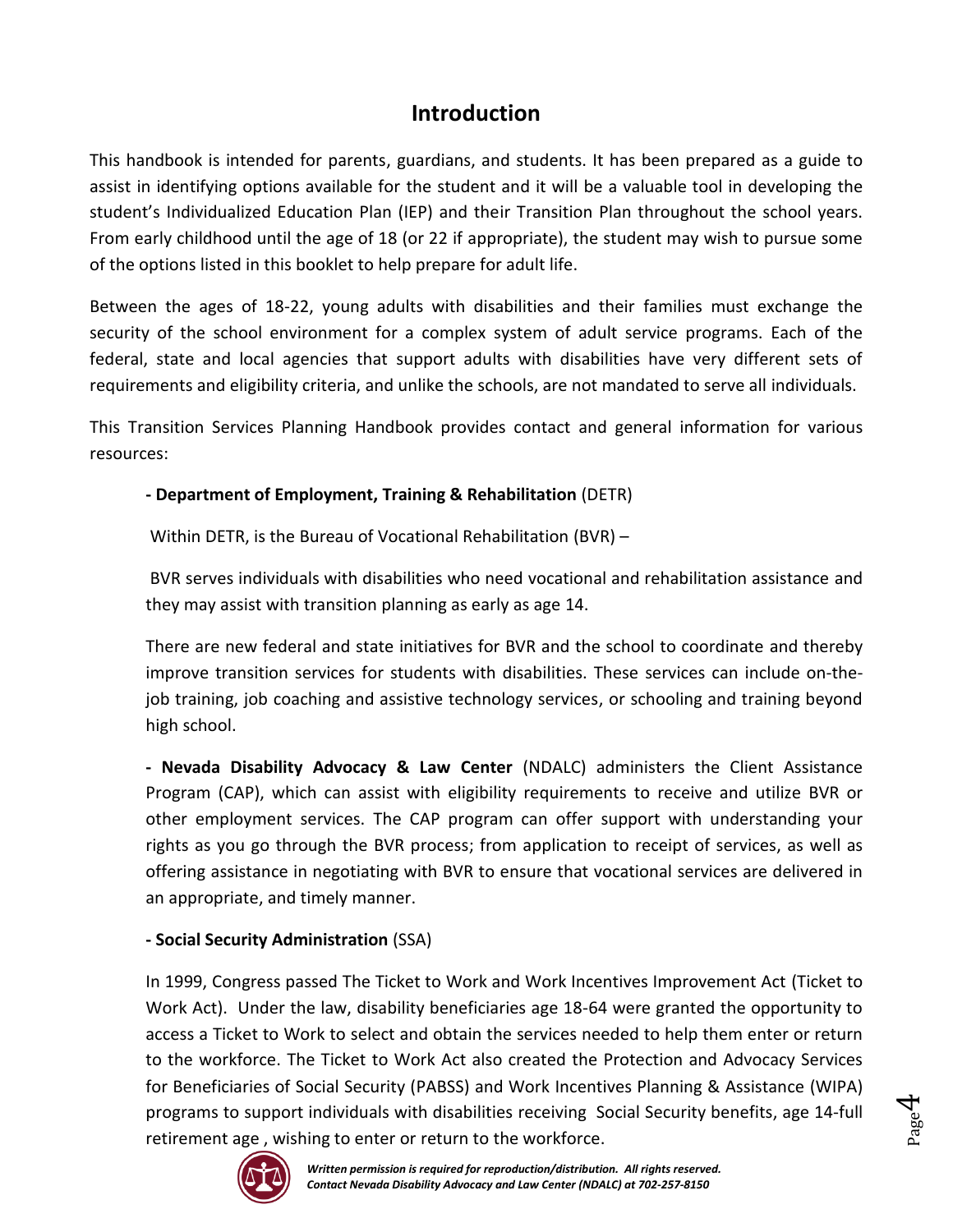Services such as training, education, and job placement can be provided to a SSA beneficiary leading to employment. You can contact SSA for additional information on the Ticket to Work program (TWP) by calling the TWP Helpline at 866-968-7842. You may also contact Nevada Disability Advocacy & Law Center (NDALC) to receive additional information on TWP and about the PABSS program,. NDALC investigates complaints on behalf of beneficiaries who are attempting to use their 'Tickets' to gain services from BVR or other agencies called "employment networks". Again, these services are at no cost to you.

You will also find important information in this handbook on how NDALC can help you with work incentives planning for beneficiaries of Social Security benefits. NDALC provides free services and information to individuals who currently receive SSA benefits and can help the beneficiary understand how working and earning income may affect these benefits over time.

It is important to remember that while all students are entitled to a free and appropriate education, access to adult services is based on eligibility and availability of funds.

Please note that all contact information (phone numbers, addresses, and websites) for agencies and service providers included at the end of this booklet are current as of this writing but are subject to changes and updates. For more information, contact NDALC at 702-257-8150.

You may also contact the following for information and assistance with transition:

- The student's Teacher of Record (TOR) or Special Education Facilitator (SEF)
- Name; email or phone #
- Name; email or phone #



Page L∩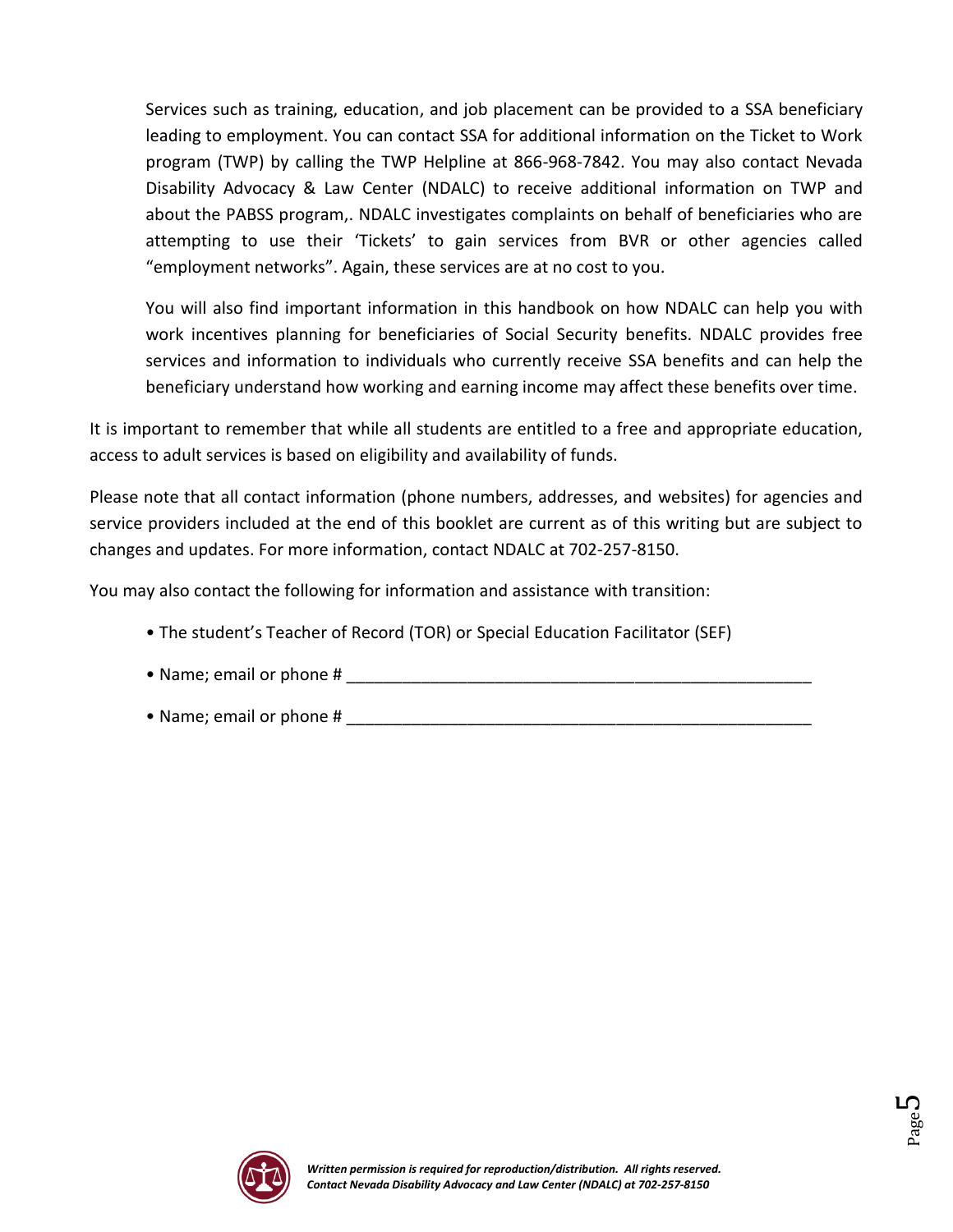# **Definitions**

## **Bureau Vocational Rehabilitation (BVR)**

BVR is a service agency that works with eligible individuals with disabilities to achieve their employment goals. Applicants must have a mental, cognitive, and/or physical impairment that substantially interferes with their ability to work and must also require BVR services to become employed.

Vocational rehabilitation services are available to students in high school who have a disability that results in a substantial barrier to employment; not just those individuals who take special education classes. Students should start a transition program during the last two years of high school and they may apply directly to Vocational Rehabilitation, or may be referred. This ensures that these students experience a smooth transition from school to post-school activities. Outreach to these students should occur as early as possible during the transition planning process and must include, at a minimum, a description of the purpose of the BVR program, eligibility requirements, application procedures, and scope of services that may be provided to those eligible individuals.

## **Charter Schools**

Charter schools are public schools and as such are required to comply with all Nevada laws, except those that expressly do not apply to charter schools. As 'required' examples, charter schools must comply with laws pertaining to open enrollment, special education, the unified accounting system established by the State Board of Accounts, student health and safety, compulsory school attendance, and standardized testing.

## **Desert Regional Center (DRC)**

Desert Regional Center (DRC) is a state agency serving children and adults living in Southern Nevada who have a diagnosis of an intellectual disability, or closely related developmental disability(ies). To be eligible for services, the applicant must have a documented diagnosis of an intellectual disability or a closely related condition such as Cerebral Palsy, Epilepsy, Autism, or another neurological impairment that is a developmental disability occurring prior to age 22. In addition, the individual must have substantial limitations in adaptive functioning skills. Adaptive functioning skills include: communication, self-care, home living, social skills, community use, self-direction, health and safety, and functional academics.

DRC provides funding for support services individuals may need to assist them in becoming more independent. The agency contracts with a variety of community providers and encourages individuals to choose the provider they feel will best meet their needs. DRC may bill the individual's Medicaid coverage for services provided. For minors who do not have Medicaid, a co-pay for services will be



Page 6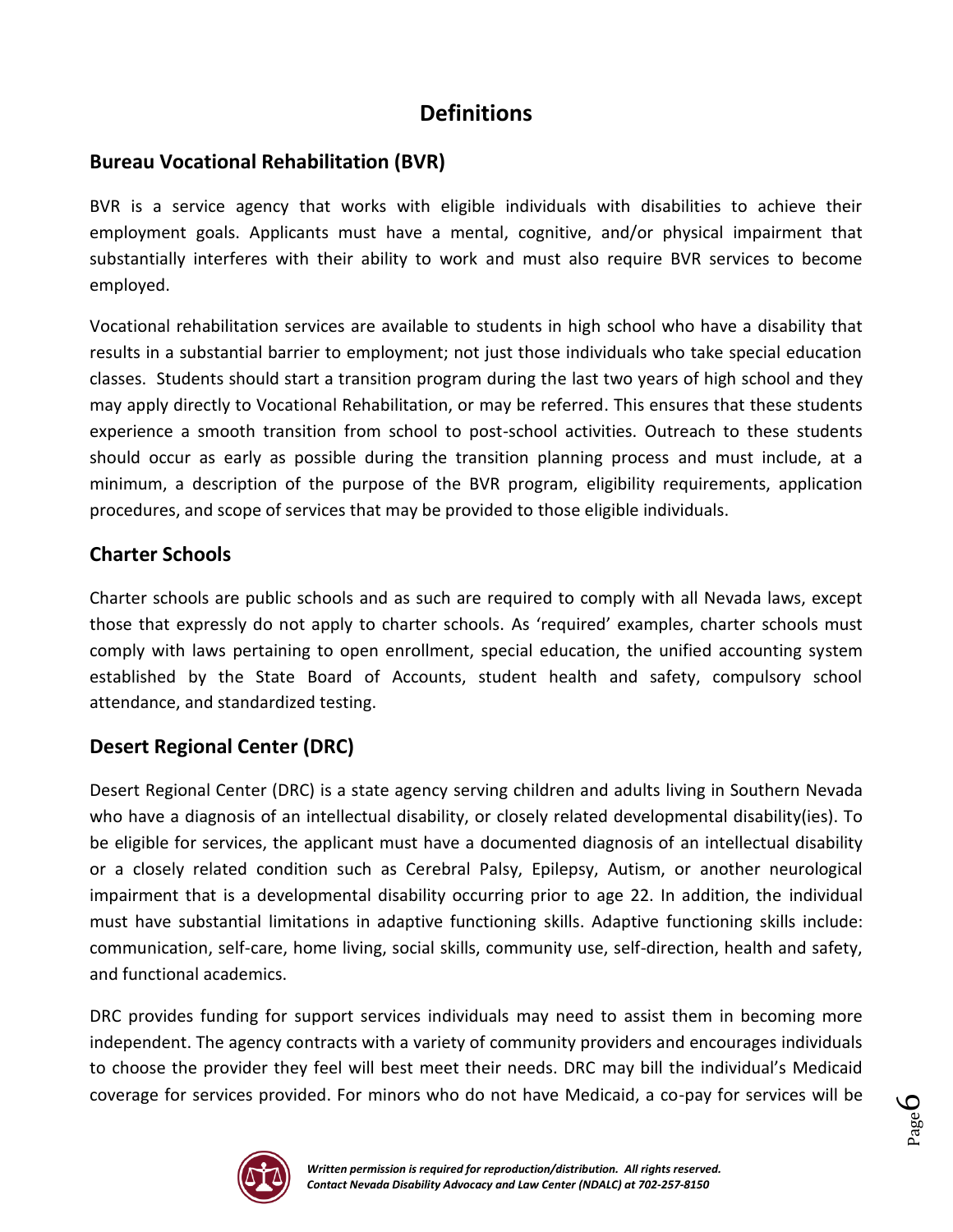determined based on a sliding fee scale, which takes the family income and number of family members into account.

## **End of Course Exams - (ECE)**

Students in the 2015 and/or 2016 classes must pass the Nevada High School Proficiency Examinations in reading, writing, math, and science in addition to meeting course requirements. Starting with the 2017 class, students must pass the End of Course Exams in addition to meeting course requirements in order to receive a diploma. If the student cannot pass these exams, you should ask the IEP Team or Teacher of Record (TOR) about an exception to the  $21<sup>st</sup>$  Century Course of Study. Graduation options should be discussed annually at the IEP meeting.

## **Educational Representative**

Under Nevada's Special Education Statutes (NRS 388.492 & 388-493), any student eligible for special education and related services who has turned 18 years of age and has not had a guardian appointed under Nevada Law, may have an Educational Representative appointed to make educational decisions on the student's behalf. The parent must provide a written request for appointment as the Educational Representative and the student must be certified as unable to provide informed consent.

## **Employment Outcome**

An employment outcome is defined as entering or retaining full-time or, if appropriate, part-time competitive employment in the integrated labor market, supported employment, or any other type of employment in an integrated setting. This may include self-employment, telecommuting, or business ownership consistent with an individual's strengths, resources, priorities, concerns, abilities, capabilities, interests, and informed choice.

## **Free Application for Federal Student Aid (FAFSA)**

This application is for federal financial aid for students pursuing college or other post-secondary education. The FAFSA may be obtained from high schools' and postsecondary institutions' financial aid offices, or online at: [www.fafsa.ed.gov.](http://www.fafsa.ed.gov/) The student must complete and submit the form to a designated federal processing agent contracted by the U.S. Department of Education, who then analyzes the information and determines the student's eligibility for federal financial aid. This is done in the student's senior (final) year of high school and the application is typically due in March. The student must complete a FAFSA to be eligible to receive BVR financial services for postsecondary education.

## **Guardianship**

At the age of 18, a student becomes his/her own legal guardian as an emancipated adult unless someone makes a legal petition for guardianship through a court of law. There are different levels of



Page  $\blacktriangleright$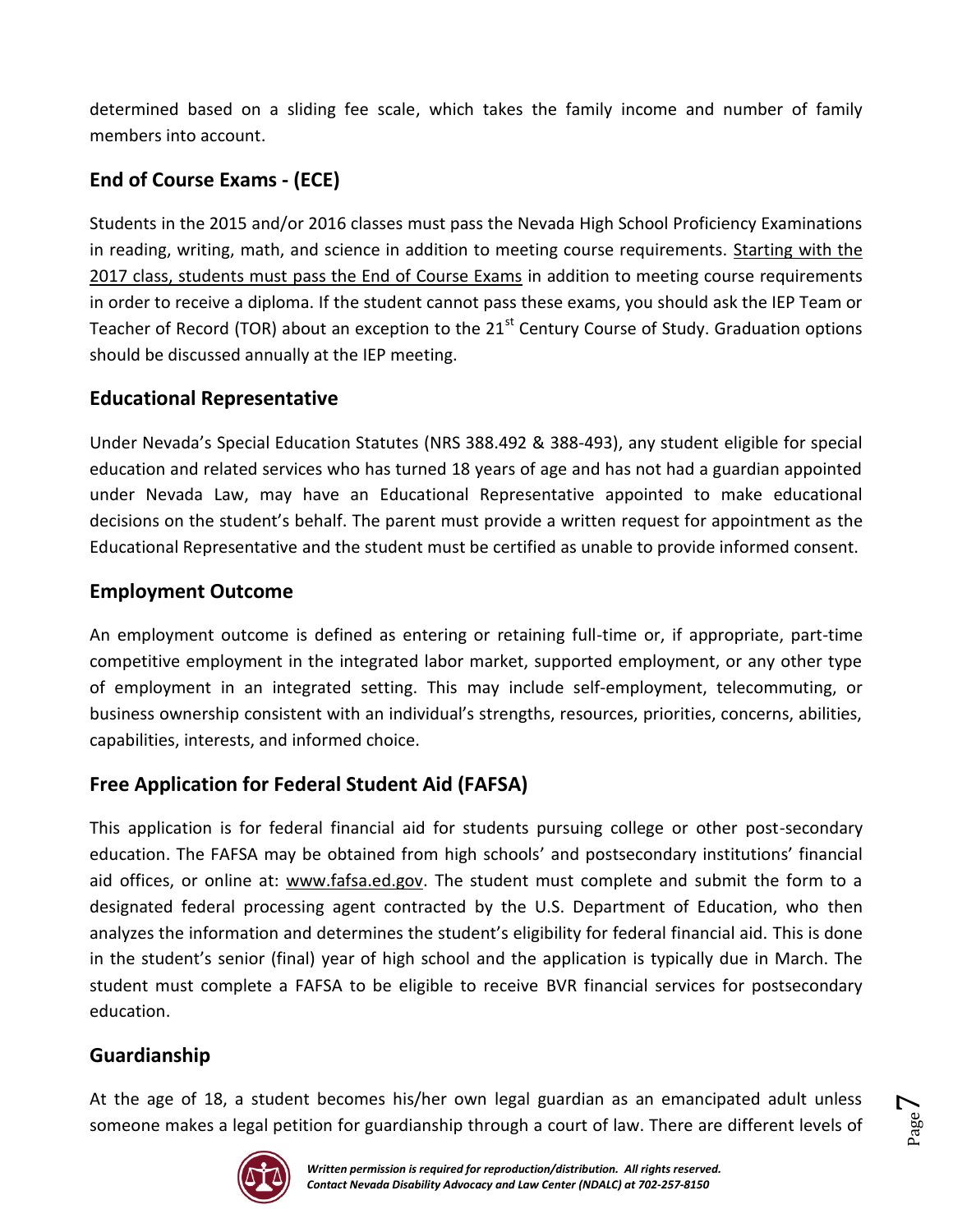guardianship depending on a person's needs. Please seek expert or legal advice about the advantages and disadvantages of guardianship. For more information call the Clark County Public Guardian Office at 702-455-4332 or Legal Aid at 702-386-1070.

## **Homeless Children with Disabilities**

Homeless children with disabilities are protected under the McKinney-Vento Homeless Assistance Act of 2001 and the new provisions of the Individuals with Disabilities Education Improvement Act of 2004 (IDEIA/IDEA). All children who are homeless have the same right to the same free, public education as provided to other children and youth. Homeless students must have access to the education and services they need in order to have the opportunity to meet the same state, academic achievement standards as all other students.

## **Individualized Education Program (IEP)**

Students eligible for special education have a plan developed each year during a meeting with the student, parents, and teachers. This individualized education plan outlines the student's goals and objectives, as well as related services for the upcoming school year.

## **Individualized Education Plan TEAM (IEP TEAM)**

The IEP Team is the group of persons, including the student, parents, and school personnel, who determine the students' eligibility for special education services. The IEP Team develops and reviews the IEP/Transition goals and objectives and the special education services needed by the student. The IEP Team determines educational placement of the student and ensures services are provided in accordance with the IEP, as well as state and federal laws. The IEP Team works together with the student and parents to determine whether the student should pursue a high school diploma.

## **Medicaid**

Medicaid is the health insurance program for persons with limited income and resources jointly funded by the state and federal government and managed by the state.

## **Medicaid Waivers**

Individuals with special needs may qualify for Nevada Medicaid services through special waiver programs and may receive enhanced benefits. However, these programs serve a limited number of people who meet the program criteria for eligibility. For purposes of this document, general descriptions of the Home and Community Based Waiver (HCBW) for Persons with Physical Disabilities, the Waiver for Individuals with Intellectual Disabilities and Related Conditions, and the Katie Beckett Eligibility Option (aka Section 134) are provided.

Nevada's Waiver for Individuals with Intellectual Disabilities and Related Conditions waives certain statutory requirements and offers Home and Community Based Services (HCBS) to eligible recipients



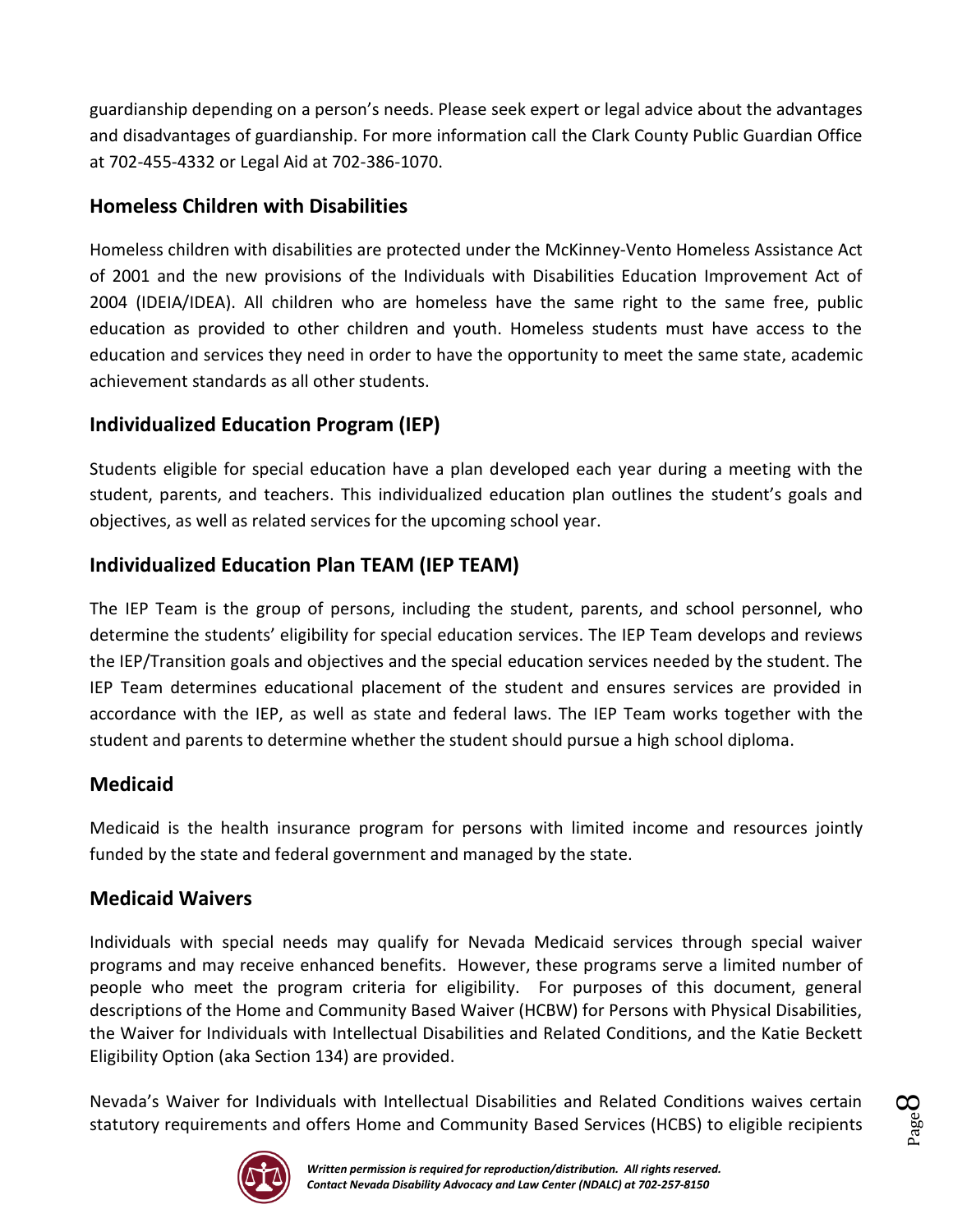to assist them in remaining within the community. Under this waiver, the following services may be available: a) Day Habilitation; b) Pre-Vocational Services; c) Supported Employment; d) Behavioral Consultation, Training, and Residential Support Management; g) Counseling (individual and group); h) Non-Medical Transportation; i) Nursing Services; j) Nutrition Counseling Services, and/or k) Career Planning.

The Nevada Home and Community Based Waiver (HCBW) for Persons with Physical Disabilities is designed to provide Medicaid waiver recipients with "State Plan Services" and certain extended Medicaid covered services unique to this waiver program. Under this waiver, the following services may be available: a) Case Management; b) Homemaker Services; c) Chore Services; d) Respite; e) Environmental Accessibility Adaptations; f) Specialized Medical Equipment and Supplies; g) Personal Emergency Response System (PERS); h) Assisted Living Services; i) Home Delivered Meals, and/or j) Attendant Care Services.

The Katie Beckett Eligibility Option is a Medicaid eligibility category. The State is allowed to waive the deeming of parental income and resources for a child with a disability under 19 years of age who would be eligible for Medicaid if the child were in a medical institution and who is receiving, while living at home, medical care that would normally be provided in a medical institution.

## **Special Education High School Graduation Requirements**

• The Individualized Education Plan (IEP) for each student accessing special education services must be developed and reviewed annually. The IEP Team will determine the appropriate course of study with a goal of program completion. Efforts should be made to maximize standard diploma options for students accessing special education services. Any student accessing special education services who has not earned a standard diploma may receive educational services until their 22<sup>nd</sup> birthday.

• A student accessing special education services may earn a standard high school diploma by meeting the requirements established by the Nevada State Board of Education.

## **Social Security Disability Insurance (SSDI)**

This is a payroll tax-funded, federal insurance program of the United States government that provides income to people who are unable to work because of a disability, worked and paid Social Security taxes in the past. A child or adult with disabilities may be entitled to the SSDI "child" benefit when one of his/her parents is receiving Social Security retirement or disability benefits, or has died and had worked long enough to be entitled to Social Security benefits.

## **Supplemental Security Income (SSI)**

This is a monthly benefit paid by the United States government to individuals who are disabled or blind, or 65 and older based upon financial need (i.e., low income and limited resources). A child under age 18 can qualify if they meet Social Security's definition of disability for children, and if their



Page  $\sigma$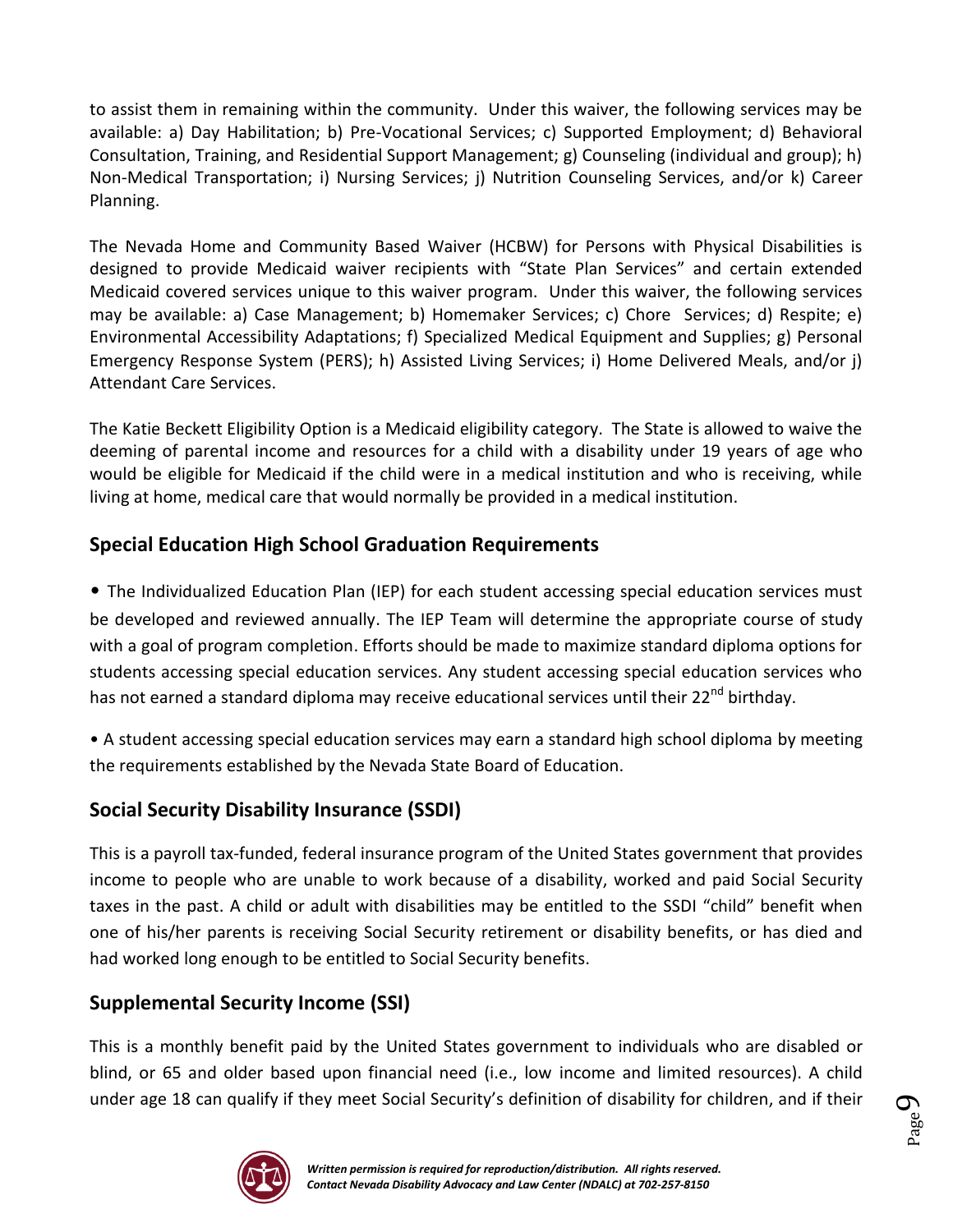income and family resources fall within the eligibility limits. However, once a person turns 18 they would need to have their eligibility re-determined using the SSA guidelines for adults.

## **Teacher of Record or Facilitator (TOR)**

TOR is the teacher to whom the student with a disability is assigned and who is responsible for completing the student's IEP/Transition Plan document, and monitoring its implementation.

## **Transition**

Transition Services are a coordinated set of activities for a student, designed within an outcomeoriented process. This process enables a student to transition from school to post-school activities. These activities may include postsecondary education, vocational training, integrated employment (including supported employment), continuing and adult education, adult services, independent living, or community participation. The coordinated set of activities shall be based upon the student's needs; taking into account the student's preferences and interests. The services must include instruction, community experiences, the development of employment and other post-school goals, adult living objectives, and when appropriate, the acquisition of activities of daily living (ADLs) skills and a functional vocational evaluation.

## **Transition Plan**

The IEP that is developed annually (that may begin when the student turns age 14), must define the student's postsecondary goals in the areas of employment, training, and independent living skills, which then guides the development of the annual educational goals/objectives, transition services/activities, special education, and related services, and states whether the student will pursue a high school diploma.

**\*\*If you have any questions regarding the above definitions, please call NDALC offices: Las Vegas at (702) 257-8150; Reno at (775) 333-7878 or Elko at (775) 777- 1590 for assistance.**



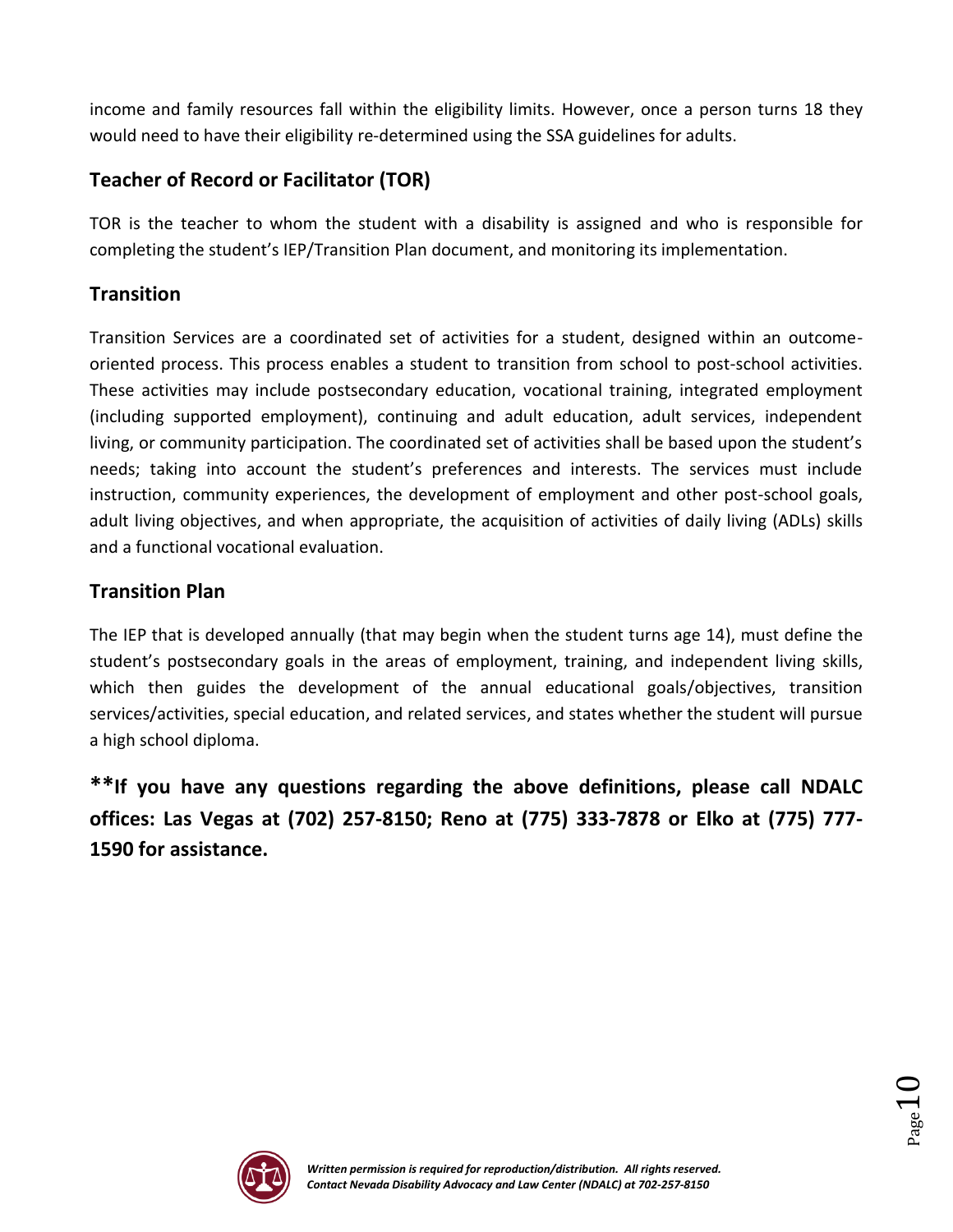# **Transition Planning Timeline**

## *Items of major importance may be listed several times throughout these timelines.*

## **Early Childhood:**

- Determine if the child is eligible for Nevada Early Intervention Program (NEIS) (0-3 years).
- Where appropriate, contact DRC to apply for services.
- Help develop your child's first IEP (3 years +).
- Investigate and apply as appropriate for SSDI, SSI, Medicaid, and Respite programs.
- Develop behavior management strategies, if necessary.

• Create a file for educational and medical information to provide easy access to important records. **(Additional tools are available on the NDALC website located at [www.ndalc.org\)](http://www.ndalc.org/)**

• Attend informational workshops or seminars on IEP development and parent-school collaboration.

• Familiarize yourself with local advocacy agencies to assist when problems arise in order to build a support network.

## **Elementary School Years:**

- Continue above list as appropriate.
- Contact Child Find to apply for services.

• Attend, plan for, and participate in every IEP meeting. This is where you will plan for the student's future.

• Make sure the student has the appropriate accommodations to be successful.

• Introduce the concept of work and responsibility into everyday activities at home. Make your child a productive part of the household by introducing chores.

• Use routines at home for self-care and skills for activities of daily living. Increase expectations for the student as they get older.

- Help the student develop friendships and social skills at home and within the community.
- Work on age-appropriate social and communication skills.
- Provide opportunities and experiences to learn and practice their new skills.



 $_{\rm Page}11$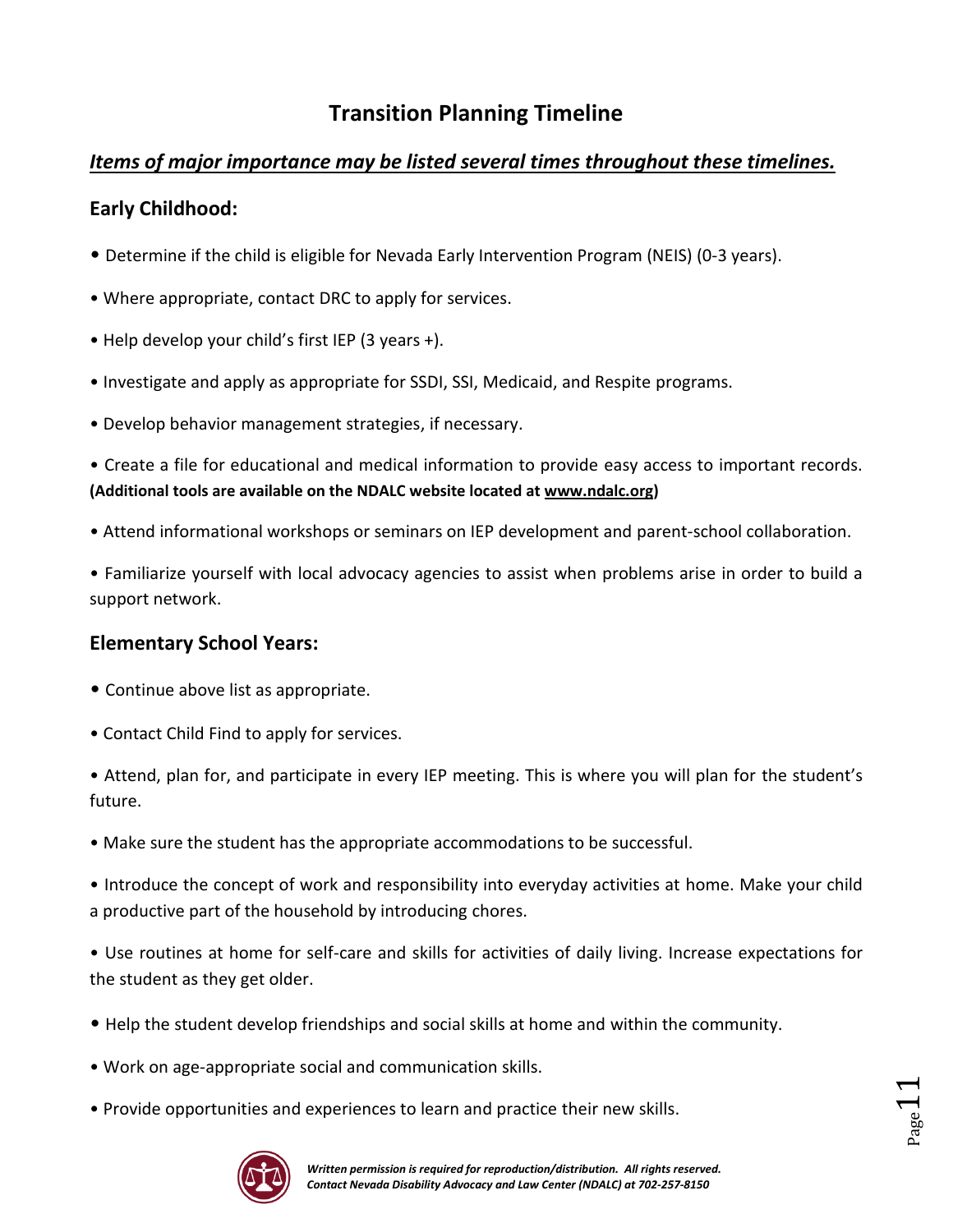• Where appropriate, contact DRC and/or Family TIES of Nevada to apply for Medicaid or a Medicaid waiver. If the student is already on a waiver wait list, call DRC to confirm the student's information is accurate.

• The IEP Team, student, and parent need to explore the available educational options ; including general education classes (with or without support), special education classes, or a combination of both.

• Research and access assistive technology for the student.

• Support the introduction of in-class jobs at school.

• Get involved in after-school leisure and recreational activities within the community (such as scouts, sports, etc.).

• Attend informational meetings regarding the services available to your child.

• Maintain organized records; including copies of birth certificates, medical and school records, Social Security Administration documents, and completed applications for services and/or benefits. **(Additional tools are available on the NDALC website located at [www.ndalc.org\)](http://www.ndalc.org/)**

• Familiarize yourself with local advocacy agencies to assist when problems arise in order to build a support network.

## **Middle School Years:**

- Continue the above list as appropriate.
- Attend, plan for, and participate in every IEP meeting.

• Encourage and support the student to participate and contribute in their own IEP planning meeting, if appropriate.

• Make sure the student has the appropriate accommodations to be successful.

• Where appropriate, contact DRC and/or Family TIES of Nevada to apply for Medicaid or a Medicaid waiver. If the student is already on a waiver wait list, call DRC to confirm that the student's information is accurate.

• Parent and student should begin to think about, and create a vision for life after high school. Consider and explore options regarding jobs or careers, continuing education, recreation, and independent living.

• Begin career exploration in school and in the community: job shadow, volunteer, and participate in community service projects.



 $P_{\rm age}$  1  $2$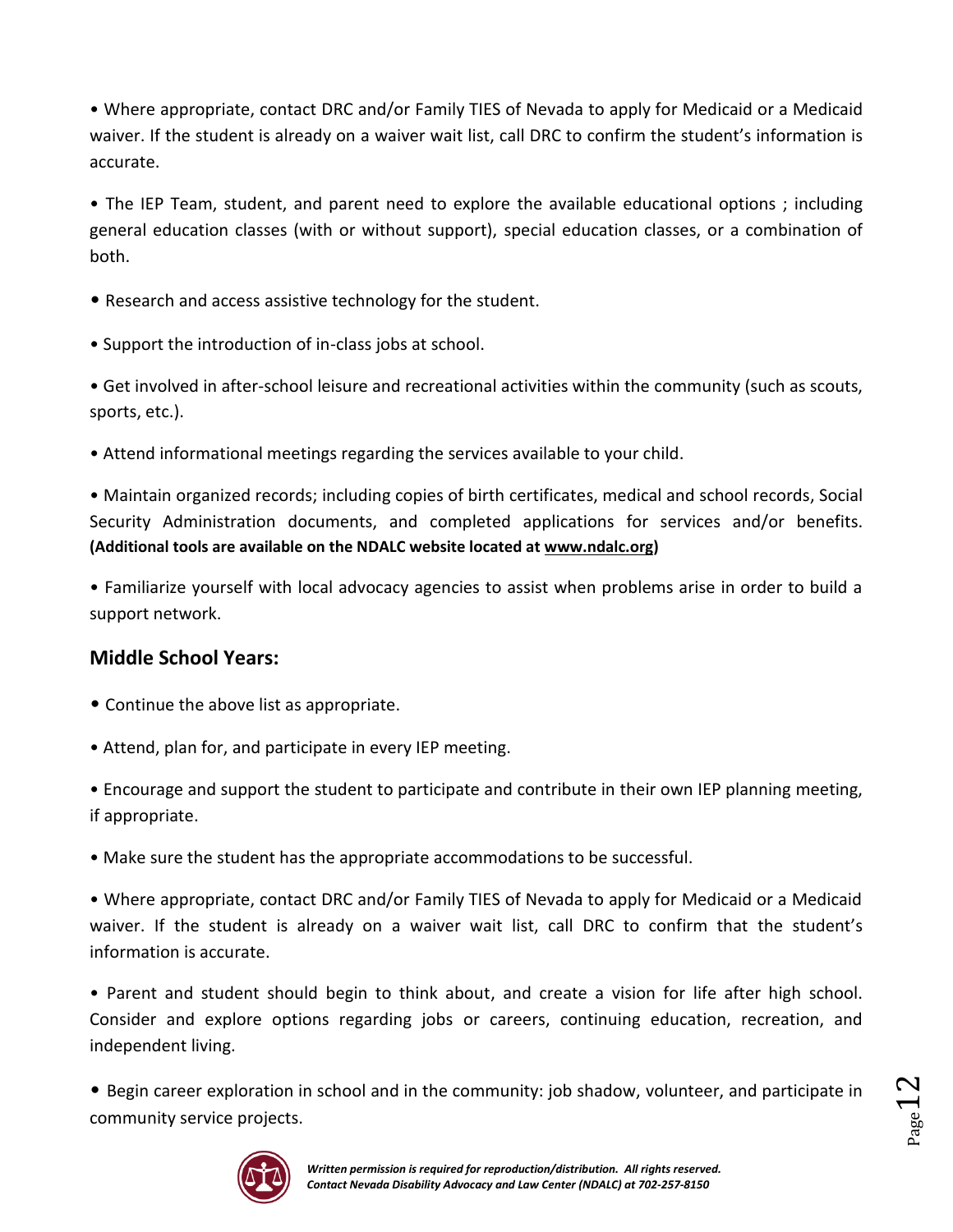• Support teachers' efforts to provide vocational exploration and training as part of the school program; including jobs at school.

• The IEP Team, student, and parent need to explore the available educational options, including general education classes (with or without support), special education classes, or a combination of both.

• Attend transition fairs and information meetings regarding services offered for after your child exits school so you begin to learn about them and plan accordingly.

• Maintain organized records; including copies of birth certificate, medical and school records, Social Security Administration documents, and completed applications for services and/or benefits. **(Additional tools are available on the NDALC website located at [www.ndalc.org\)](http://www.ndalc.org/).**

• Transition planning begins at age 14 so at this time, the student's IEP should include a Transition Plan.

• If the student lives in a group home, request and participate in communication and collaboration between the student's school team, and the group home team.

• Familiarize yourself with local advocacy agencies to assist when problems arise in order to build a support network.

## **First Year of High School:**

• Continue above list as appropriate.

• Transition planning begins at age 14 so at this time, the student's IEP should include a Transition Plan.

• Students may apply for BVR services at age 14 and BVR may assist with planning activities related to employment and/or post-secondary training. Invite the BVR Transition Counselor to attend the IEP meetings.

• Attend, plan for, and participate in every IEP meeting.

• Encourage and support the student to participate and contribute in their own IEP planning meeting.

• Explore and discuss graduation requirements and possible date of exit from the school with the IEP Team. Students may remain in school until the end of the school year during which they turn 22 years of age.

• Discuss and determine what graduation options are available and ensure the IEP Team evaluates and documents the option selected.



 $_{\rm Page}$ 13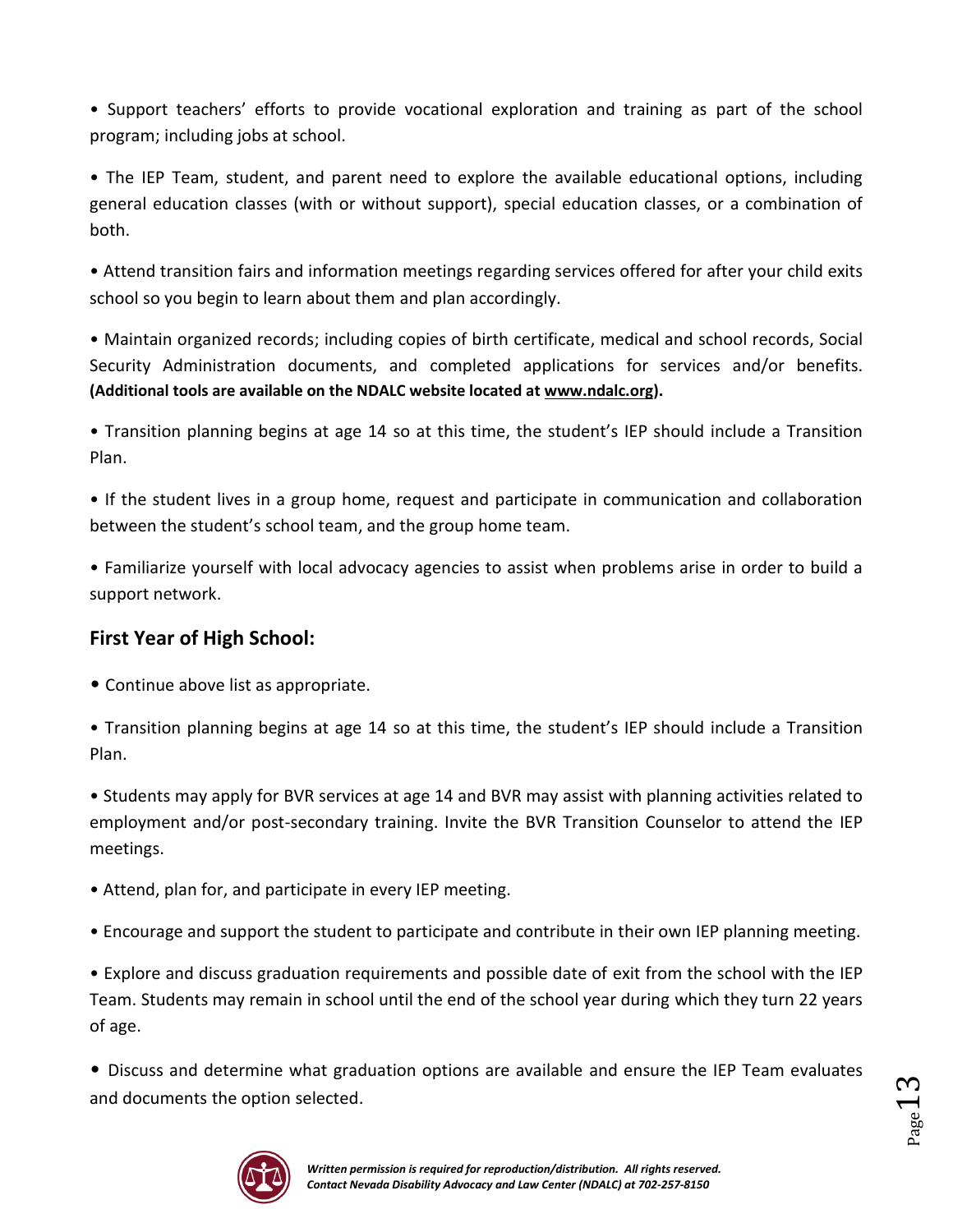• Where appropriate, contact DRC and/or Family TIES of Nevada to apply for Medicaid or a Medicaid waiver. If the student is already on a waiver wait list, call DRC to confirm the student's information is accurate.

• Investigate and apply to funding sources that benefit the student (e.g., SSI, Medicaid, etc.).

• Expand career exploration. Begin job shadowing and learn about the types of jobs people have within the community. Seek volunteer and community work that allows the student to gain valuable work experience and good references.

- Working students ages 14-17 must have a work permit.
- Gather or obtain the following pieces of personal identification:
	- Birth certificate (State or County agency where child was born)
	- State ID (local Department of Motor Vehicles branch)
	- Social Security card (local Social Security Administration office)

• Maintain organized records; including copies of birth certificate, medical and school records, Social Security Administration documents and completed applications for services and/or benefits. **(Additional tools are available on the NDALC website located at [www.ndalc.org\)](http://www.ndalc.org/).**

• Attend transition fairs with the student.

• If the student lives in a group home, request and participate in communication and collaboration between the student's school team and group home team.

• Familiarize yourself with local advocacy agencies to assist when problems arise in order to build a support network.

## **Second and Third Year of High School:**

• Continue above lists.

• Obtain a Nevada state ID card or driver's license (age 16) at the local Department of Motor Vehicles (DMV) branch.

• Attend, plan for, and participate in every IEP meeting.

• Encourage and support the student to participate and contribute in their own IEP planning and meeting.

• Be sure class choices and annual goals support the post-secondary goals stated under the outcome(s) section of the Transition Plan.



 $_{\rm Page}$ 14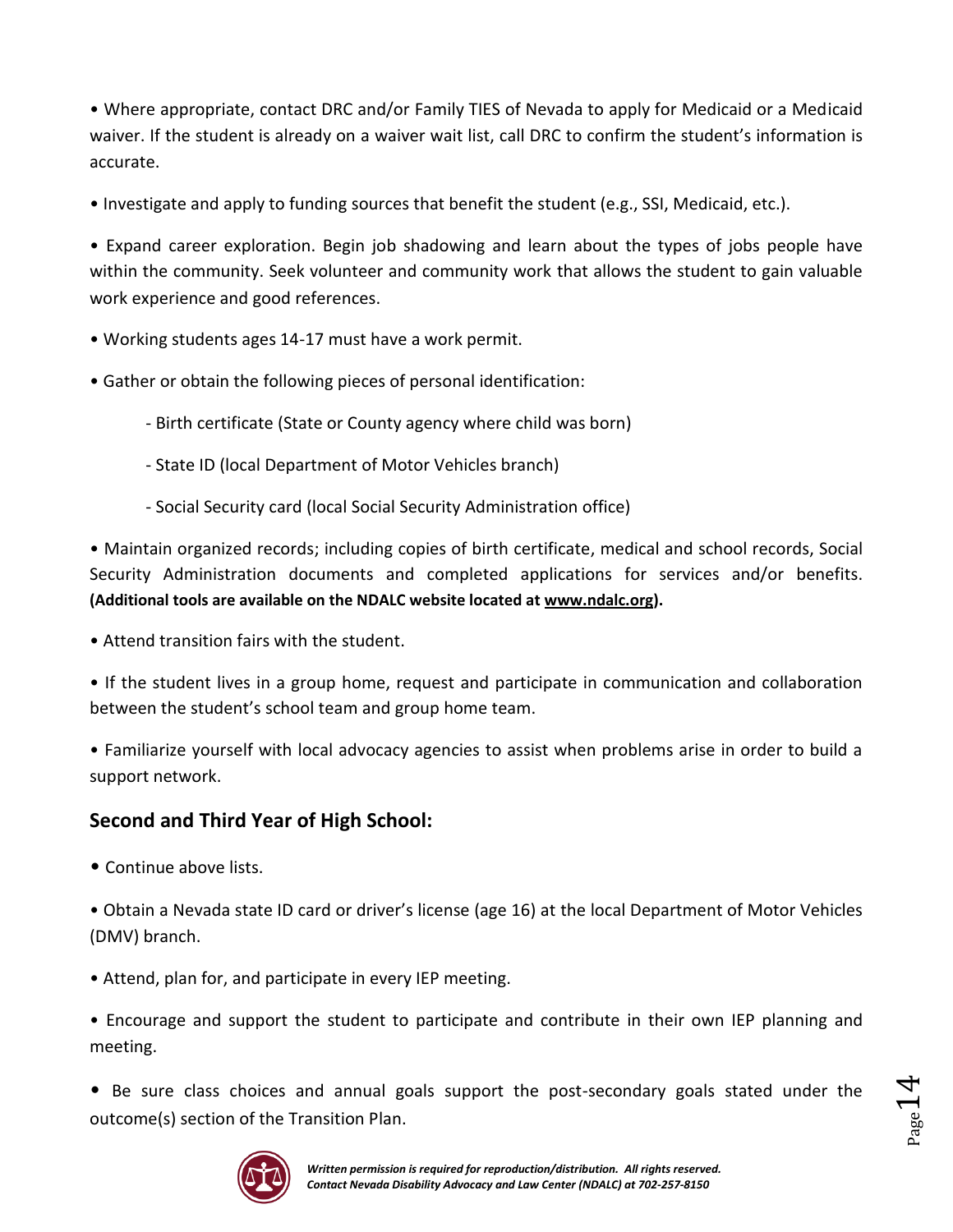• Review high school transcript with IEP Team to monitor progress towards earning high school diploma and determine whether earning a diploma is a realistic goal. Note progress in the IEP. Establish graduation or completion date.

• The student may apply for BVR services at age 14 and BVR may assist with planning activities related to employment and/or post-secondary training. Invite the BVR Transition Counselor to attend the IEP meetings.

• Where appropriate, contact DRC and/or Family TIES of Nevada to apply for Medicaid or a Medicaid waiver. If the student is already on a waiver wait list, call DRC to confirm the student's information is accurate.

• Obtain information on adult services such as residential programs, guardianship, financial/estate planning, supported employment, and day programming.

• If considering college, begin to investigate which colleges will provide the support and services the student may need.

• Utilize online post-secondary resources. (See resource listing in the back of this booklet.)

• Explore and participate in vocational training programs and transition services offered by the school; including BVR services.

• Expand career exploration by job shadowing, volunteering, and/or working a paid job to gain valuable work experience and good references; a work permit is required for workers aged 14-17.

• Maintain organized records; including copies of birth certificate, medical and school records, Social Security Administration documents, and completed applications for services and/or benefits. **(Additional tools are available on the NDALC website located at [www.ndalc.org\)](http://www.ndalc.org/).**

• Take driver's education. If needed, access assessments to determine the ability to drive and any accommodations needed.

• Explore the student's community recreational interests and get involved.

• Investigate guardianship or guardianship alternatives and procedures. Determine the student's best interest.

• Support the student's use of public transportation to access community activities. Apply for discount fares, if available.

• Attend transition fairs, college fairs, and/or career fairs with the student to gather necessary information and contacts.

• If the student lives in a group home, request and participate in communication and collaboration between the student's school team and group home team.



 $Page15$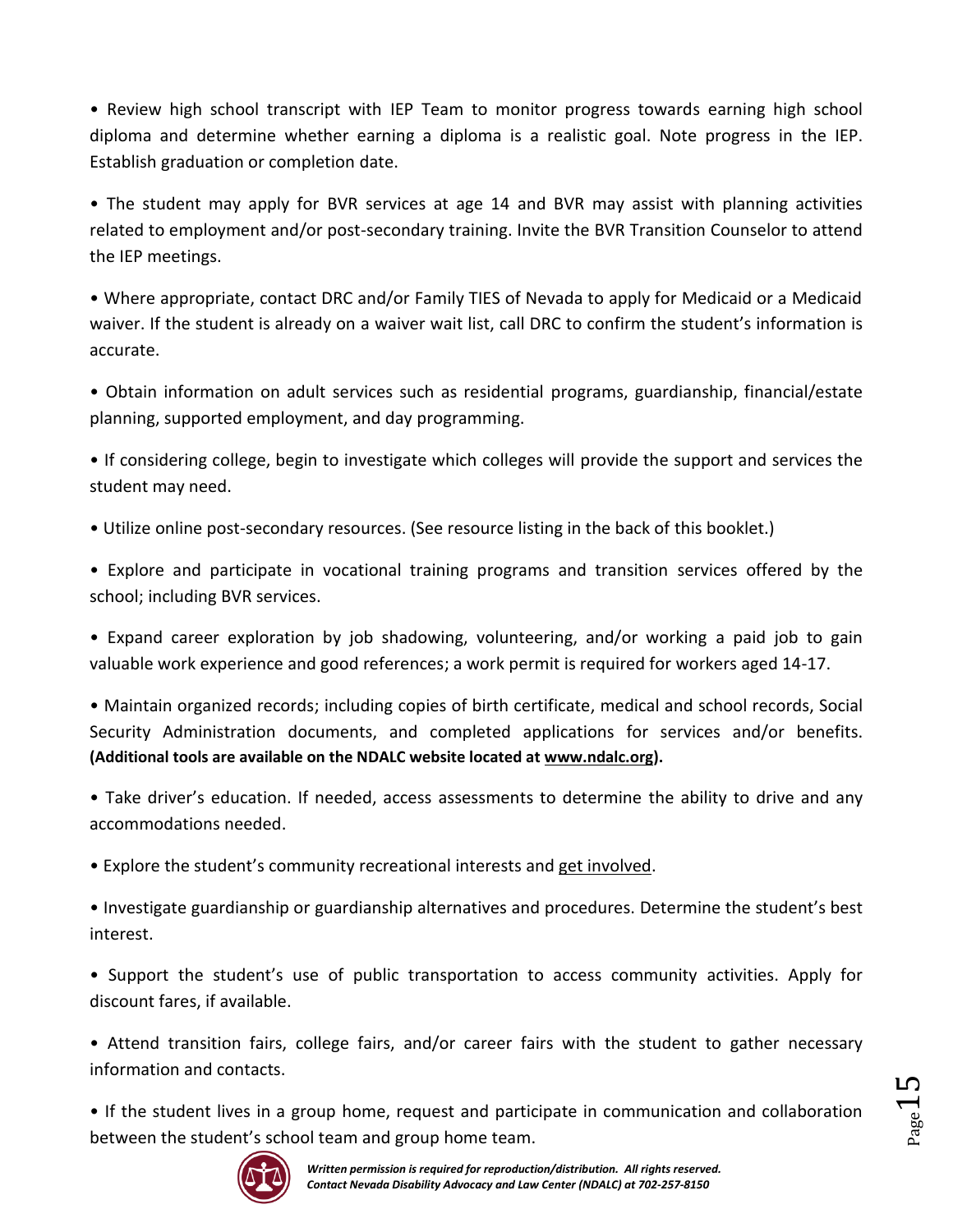• Familiarize yourself with local advocacy agencies to assist when problems arise in order to build a support network.

## **The Year Before High School Graduation/Completion**:

• Continue above list as appropriate.

• Obtain Nevada State ID card or driver's license at the local Department of Motor Vehicles (DMV) branch, if appropriate.

• Attend, plan for, and participate in every IEP meeting.

• Encourage and support the student to participate and contribute in their own IEP planning and meetings.

• Be sure class choices and/or annual goals support the post-secondary goals that are stated under the outcome(s) section of the Transition Plan.

• Review the student's high school transcript with the IEP Team to monitor progress towards earning a high school diploma and determine whether a diploma is a realistic goal. Note progress in IEP.

• Confirm high school graduation or completion date.

• Discuss age of majority and transfer of rights to the student at age 18. Determine if some type of guardianship alternative is in the student's best interest, and plan a course of action.

- Find and maintain a part-time paid or volunteer job within the community.
- Participate in vocational training programs offered by the school.

• Explore and apply for off high school campus transition services offered by your school. Ask the student's TOR about available options.

• Define and explore adult services the student will need, such as residential planning, guardianship, financial/estate planning, supported employment, and day programming.

• Where appropriate, contact DRC and/or Family TIES of Nevada to apply for Medicaid or a Medicaid waiver. If the student is already on a waiver wait list, call DRC to confirm the student's information is accurate.

• Complete the BVR application. These services must be coordinated between the student, family, school staff and the BVR Transition Counselor. Invite the BVR Transition Counselor to attend the IEP meetings.

• Access the Benefits Information Network (BIN) to learn how working and wages actually affect the student's benefits. BVR can provide this service for BVR clients.



Page 16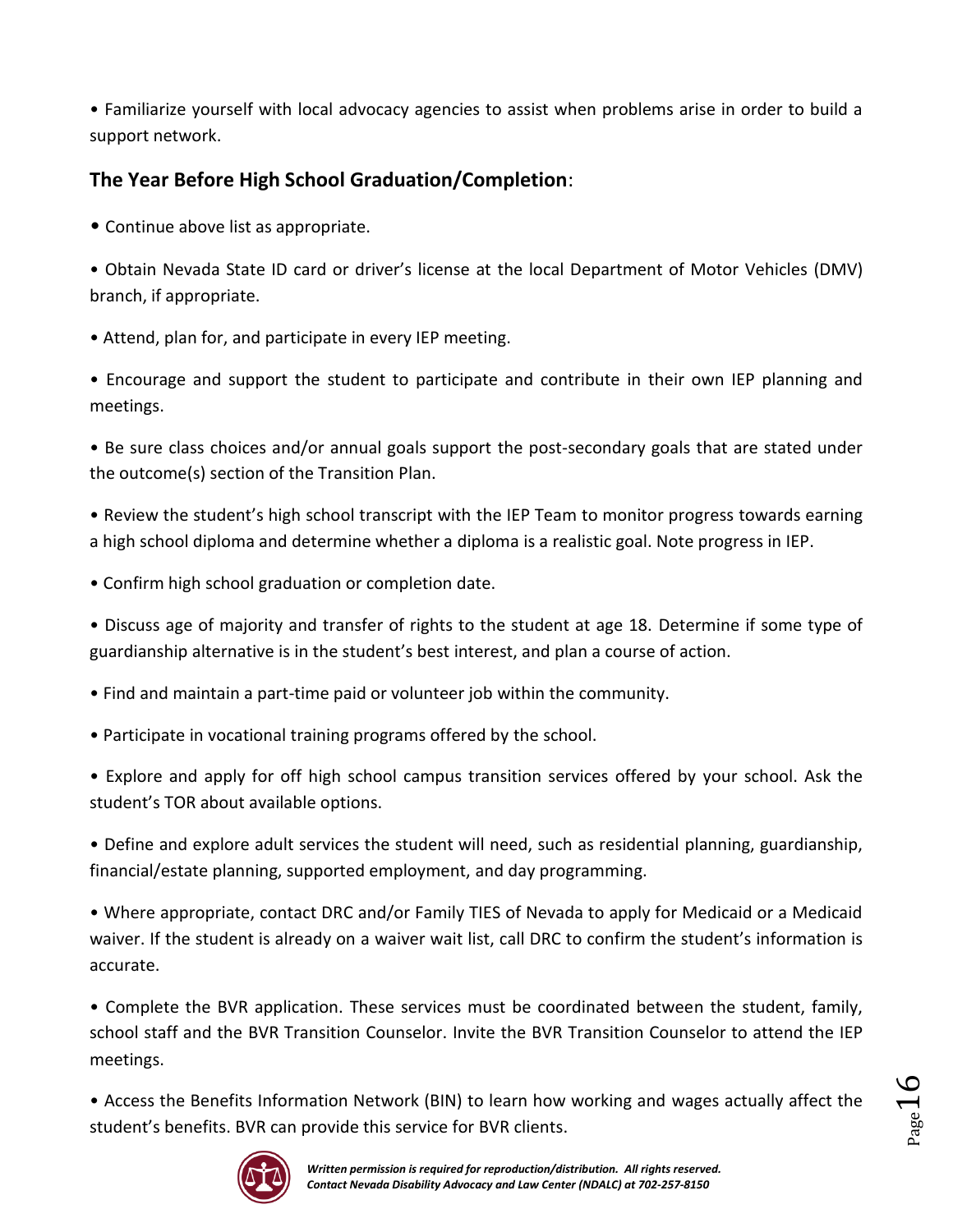- Utilize online post-secondary resources. (See resource listing in the back of this booklet.)
- Take college entrance tests (ACT or SAT tests).
- Apply for financial aid for college or post-secondary education (i.e., submit FAFSA), if applicable.
- Make necessary applications to colleges and other post-secondary institutions.

• Students should use public transportation to access the community (i.e., for work and recreation). Apply for discounted fares, if available.

• Maintain organized records; including copies of birth certificate, medical and school records, Social Security Administration documents and completed applications for services and/or benefits. **(Additional tools are available on the NDALC website located at [www.ndalc.org\)](http://www.ndalc.org/).**

- Attend transition fairs, college fairs, and/or career fairs with the student.
- Review health insurance coverage; inform insurance carrier of the student's disability and investigate a rider of continued eligibility.

• If the student lives in a group home, request and participate in communication and collaboration between the student's school team and group home team.

• Familiarize yourself with local advocacy agencies to assist when problems arise in order to build a support network.

## **At Age 18:**

- Re-apply for SSI and Medicaid benefits 30 days prior to the student's 18th birthday for the continuation of benefits.
- Register to vote (at Department of Motor Vehicles or other government locations).

• Automatic transfer of rights to the student takes place upon the  $18<sup>th</sup>$  birthday and the student is an emancipated adult, unless legal guardianship has been established through a court of law.

• At the discretion of the student (who is 18 years of age or older) or the School District, the parent could be invited to continue attending the IEP meetings as 'individuals who have knowledge or special expertise regarding the student'.

• Familiarize yourself with local advocacy agencies to assist when problems arise in order to build a support network.

## **Final Year of High School – Ages 18-22:**

• Continue above list as appropriate.



 $_{\rm Page}17$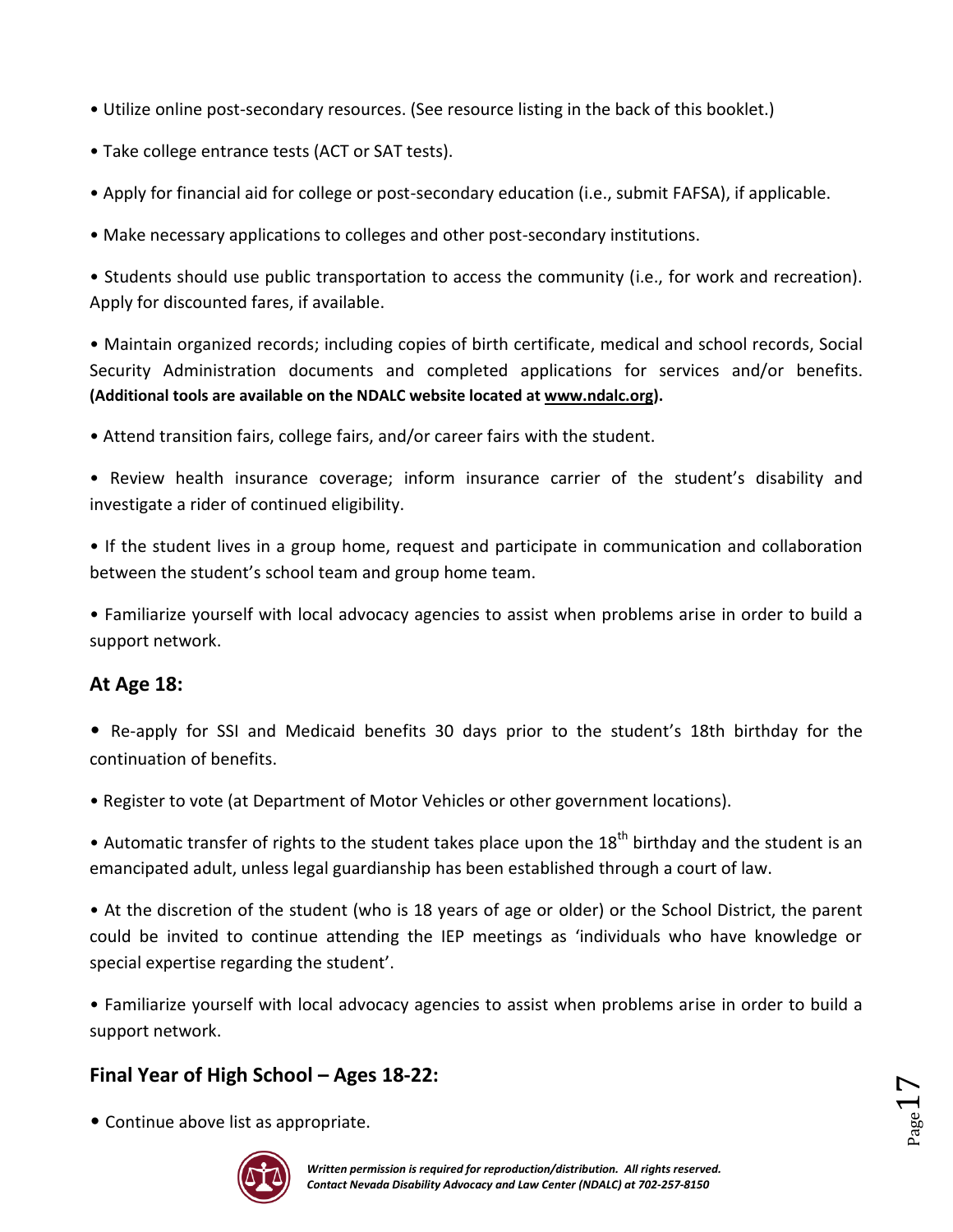Almost all male, US citizens and male immigrants are required to register with the Selective Service within 30 days of their  $18<sup>th</sup>$  birthday. For more information, or to register, you may go to [www.ssa.gov/registration-info/who-registration](http://www.ssa.gov/registration-info/who-registration) or pick up a mail-in form at any US Postal office.

•Complete BVR application, determination of eligibility and development of the Individualized Plan for Employment (IPE), as appropriate. Invite the BVR Transition Counselor to attend the IEP meeting.

• Attend, plan for, and participate in every IEP meeting.

• Encourage and support the student to participate and contribute in their own IEP planning and meetings.

• Retake college entrance exams (ACT, SAT), if needed or desired.

• Submit the necessary applications to colleges and other post-secondary institutions.

• Where appropriate, contact DRC and/or Family TIES of Nevada to apply for Medicaid or a Medicaid waiver. If the student is already on a waiver wait list, call DRC to confirm the student's information is accurate.

• The student should use public transportation to access the community (i.e.., work and recreation). Apply for discount fares, if available.

• Facilitate and participate in communication between school personnel and all adult service providers to ensure a smooth, seamless transition.

• Ensure all necessary support services are ready to be provided immediately after graduation.

• Request a copy of the most recent educational evaluation completed by the school. (The schools are not required by law to provide testing for post-secondary needs. If the student is a BVR participant, BVR may obtain additional testing as needed.)

• Apply for financial aid for college or post-secondary education (e.g., submit FAFSA), if applicable.

• Utilize online post-secondary resources. (See resource listing in the back of this booklet.)

• Meet with post-secondary educational representatives and confirm their support services for the student. Students attending college or vocational schools are responsible for disclosing their disability and requesting services, if needed. Apply for, and confirm access to, educational and housing supports.

• Familiarize yourself with local advocacy agencies to assist when problems arise in order to build a support network.



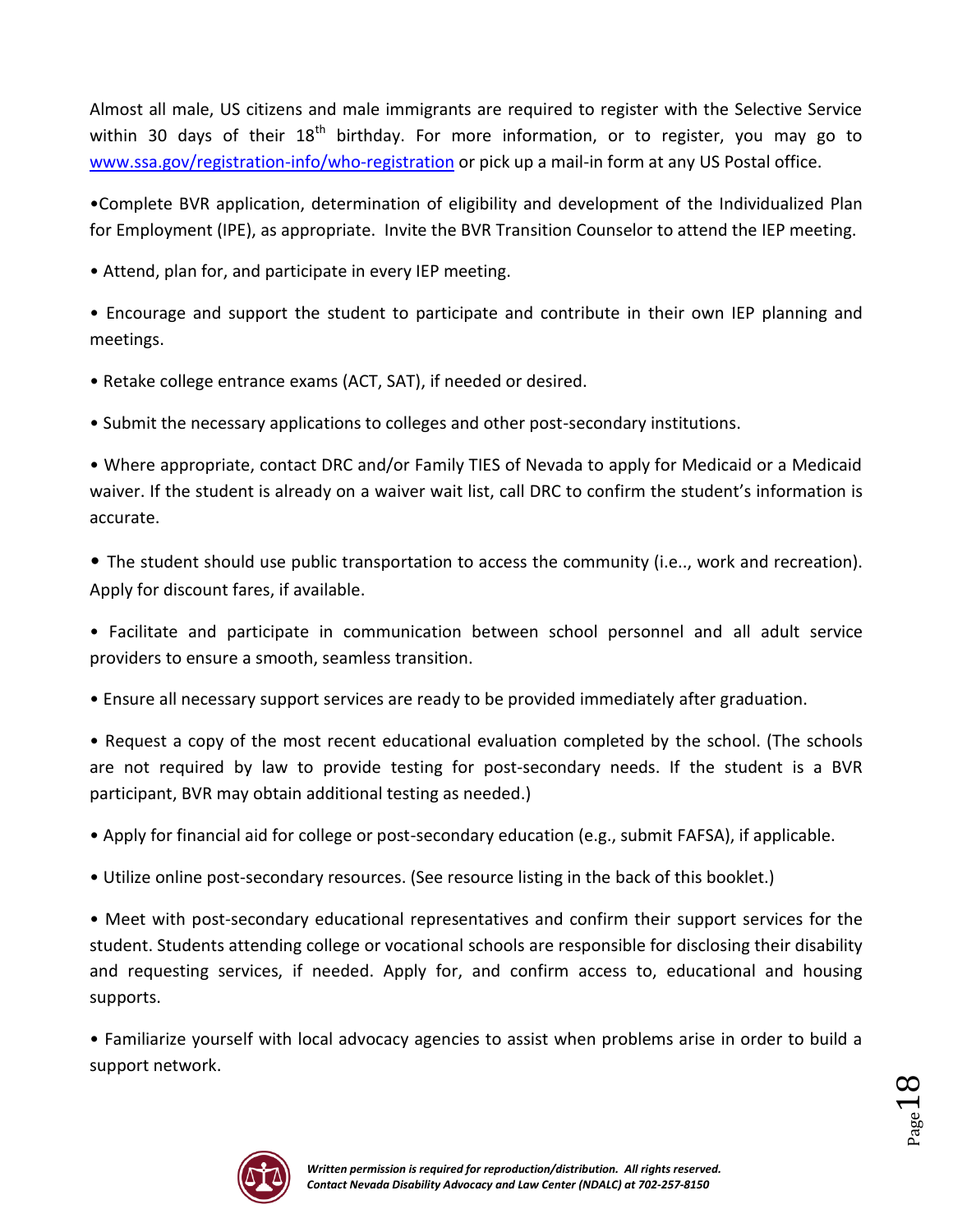## **Education Laws that Affect the Student**

There are several federal and state laws that define the rights of students with disabilities. Those laws include (but may not be limited to) the IDEA, No Child Left Behind, Section 504 of the Federal Rehabilitation Act, and Nevada's special education laws found in Nevada Revised Statutes (NRS) Chapters 388.440 – 388.5317. The information provided below is not intended to be legal advice, nor does it begin to disclose or address all of the laws, rights, and protections that can be afforded to students with disabilities.

While the student is in high school he/she may be entitled to many accommodations due to their disability/diagnosis. These accommodations can include resource teachers, who assist in areas in which the student may have special needs. The accommodations are designed to even the playing field; making students equal in academic opportunities. As an adult, if the student continues to require assistance or accommodations, they must apply for, and be found eligible (meet a certain set of requirements) to receive similar services that were automatic before graduating.

## **Transition Plan:**

- Must include appropriate and measurable post-secondary goals based upon the age-appropriate transition assessment related to training, education, employment, and independent living skills.
- Identifies the transition services necessary to assist the student in meeting the student's postsecondary goals.
- May begin at the age of 14.
- Identifies the collaboration between BVR and the school to ensure the student has the skills and supports necessary to accomplish his/her employment and life goals.

## **Federal Law: Individuals with Disabilities Education Improvement Act (IDEIA/IDEA)**

• The Individuals with Disabilities Education Improvement Act (IDEIA) is the nation's special education law. IDEIA provides billions of dollars in federal funding to help states and local communities provide special education to students with disabilities.

• IDEIA requires states to provide a free, appropriate public education (FAPE) in the least restrictive environment (LRE). The statute also outlines a detailed due process procedure to ensure all students receive FAPE.

## **Federal Law: Workforce Innovation and Opportunity Act (2014) (WIOA)**

• Youth with disabilities will be able to receive extensive pre-employment transition services to obtain, and retain, competitive integrated employment. The WIOA creates an Advisory Committee on strategies to increase competitive integrated employment for individuals with disabilities. The Act



Page 19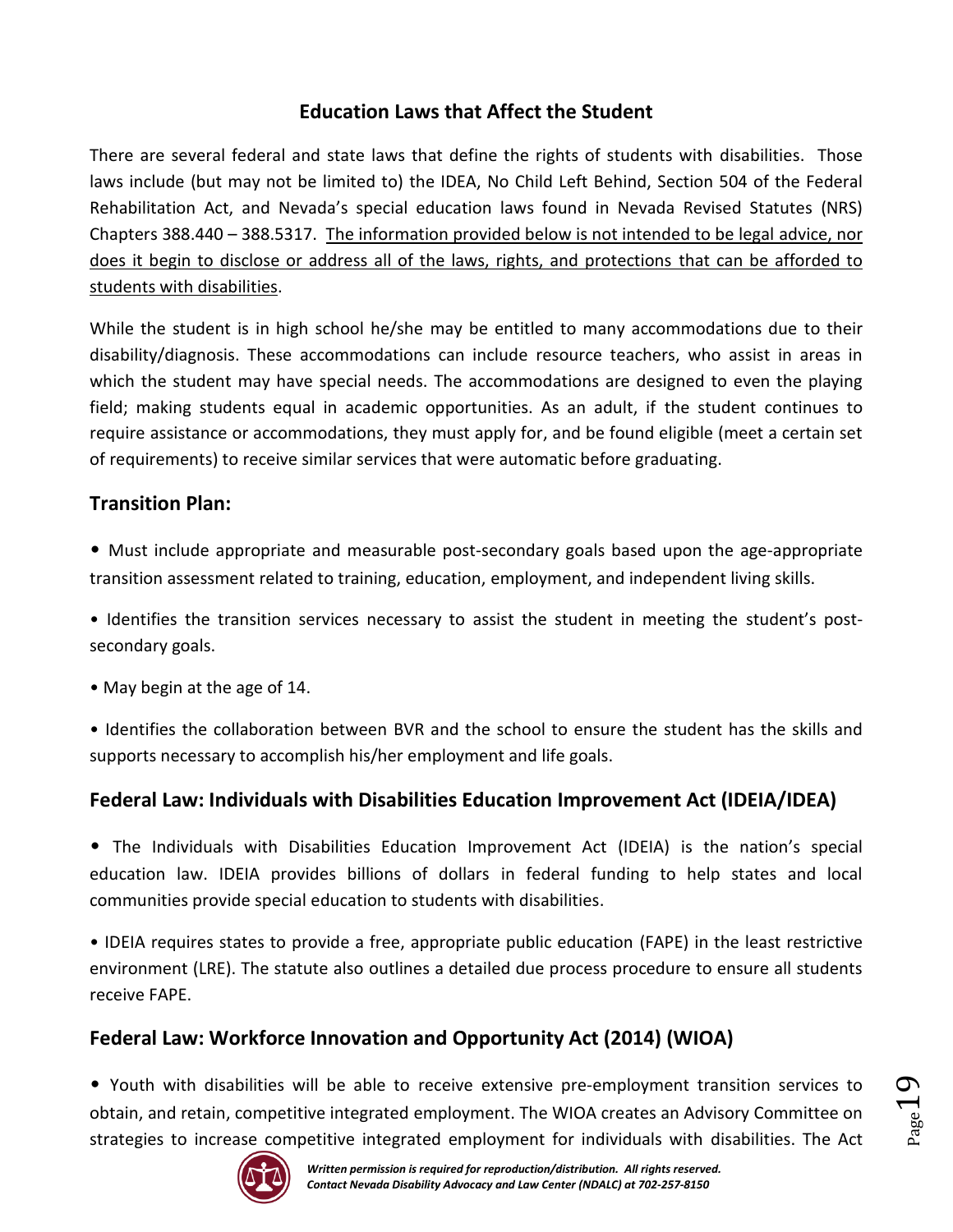allows BVR to dedicate a portion of its funding to transition services for youth with disabilities. **For more information call the Nevada Disability Advocacy & Law Center (NDALC) at 702-257-8150 in Las Vegas; 775-333-7878 in Reno or 775-777- 1590 in Elko.**

**http://wdr.doleta.gov/directives/attach/TEN/WIOA\_Factsheet\_Acc.pdf**



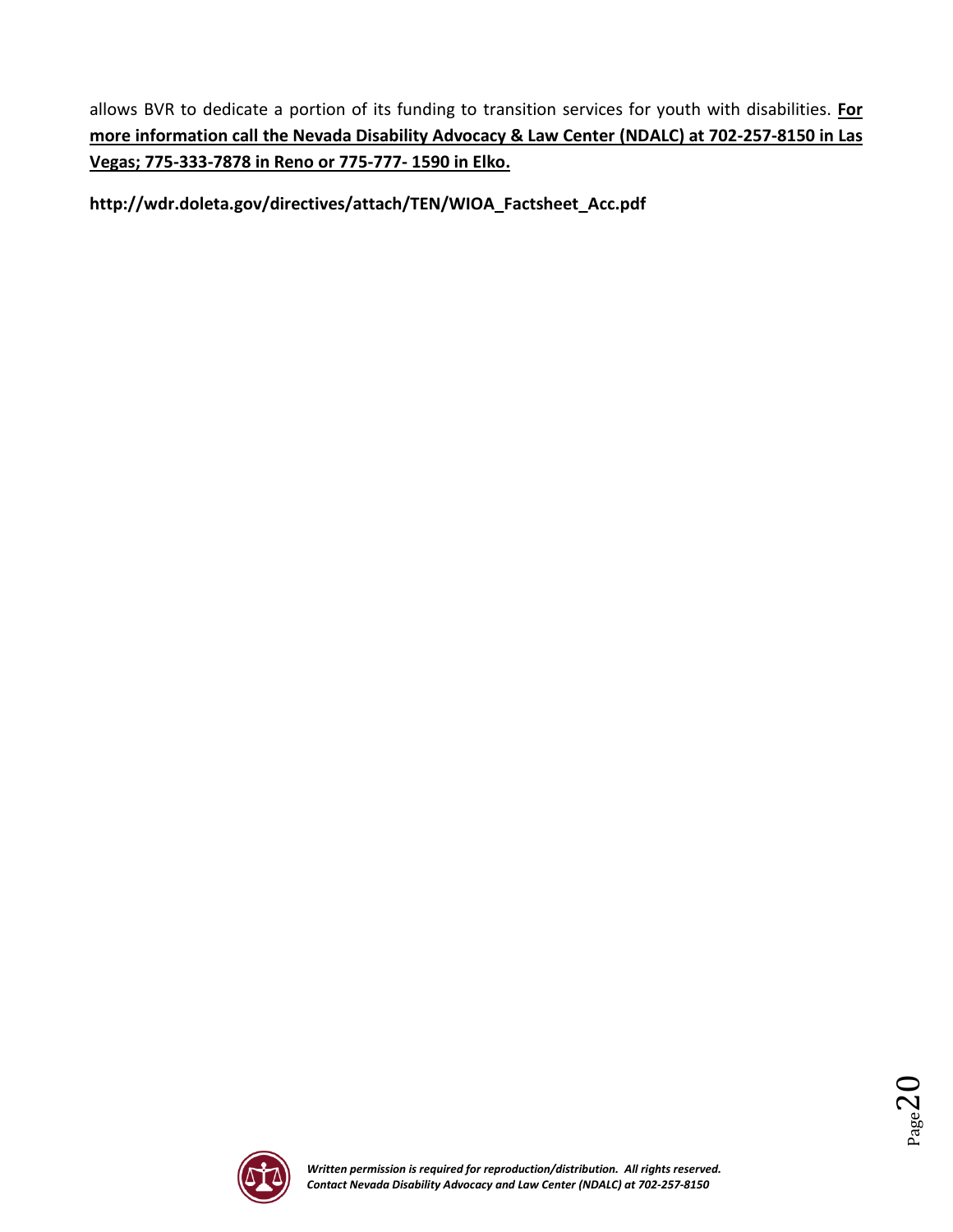# **Key Differences for Students with Disabilities**

| <b>HIGH SCHOOL</b>                                                                                                                                                                                                        | <b>COLLEGE/POSTSECONDARY</b>                                                                                                                                                                                                                                                                                                                                                                                                                                                                    |
|---------------------------------------------------------------------------------------------------------------------------------------------------------------------------------------------------------------------------|-------------------------------------------------------------------------------------------------------------------------------------------------------------------------------------------------------------------------------------------------------------------------------------------------------------------------------------------------------------------------------------------------------------------------------------------------------------------------------------------------|
| Strong federal law (IDEIA) and Nevada state<br>laws (NRS Chapters 388.440 - 388.5317)<br>govern special education services for K-12,<br>protect the rights of the student and parent,<br>and emphasize SUCCESS in school. | IDEIA and NRS Chapters 388.440 - 388.5317 do not<br>apply to postsecondary education. ADA (Americans with<br>Disabilities Act of 1990, Title II) and Section 504 of the<br>Rehab Act of 1973 are the applicable laws and<br>emphasize ACCESS to programs and facilities.                                                                                                                                                                                                                        |
| School provides an educational evaluation and<br>determines eligibility for special education<br>support services at no cost to the student.                                                                              | Students must initiate and get an educational<br>evaluation; often at their own expense.                                                                                                                                                                                                                                                                                                                                                                                                        |
| School staff identifies the student as having a<br>disability and has responsibility for arranging<br>accommodations needed by the student.                                                                               | Students must identify themselves to the appropriate<br>college staff (e.g., Disability Support Services staff).<br>Students have responsibility for self-advocacy and<br>arranging needed accommodations. Professors and<br>instructors may be helpful, but they expect students to<br>initiate contact for help they need.                                                                                                                                                                    |
| Parent has access to student records, has the<br>role of advocate for the student, and possesses<br>many rights under federal and state law.                                                                              | Parent does not have access to student records and<br>cannot represent student unless student provides<br>his/her written consent. Student is expected to advocate<br>for self.                                                                                                                                                                                                                                                                                                                 |
| Teachers modify curriculum and assignments<br>as outlined in the IEP.                                                                                                                                                     | There is no IEP in post-secondary. There can be a written<br>504 Plan or educational accommodation plan in college.<br>There may also be a written description of the ADA<br>accommodations through the college's special services<br>department. Instructors are not required to modify<br>curriculum or assignments. However, they may make<br>accommodations through the institution's special<br>services office. Students are assigned substantial<br>amounts of reading and writing work. |
| The IEP or 504 Plan may include modifications<br>to grading, homework, and testing.                                                                                                                                       | Grading and test format changes are generally not<br>available. Accommodations in how tests are given (e.g.,<br>extended time, test proctors) and are available when<br>supported by disability documentation. Testing generally<br>covers large amounts of material. Makeup tests are<br>seldom an option and if they are, students are<br>responsible for requesting them.                                                                                                                    |
| Students may study outside class for as little as<br>zero to two hours per week; mostly last-<br>minute test preparation.                                                                                                 | Students usually need to study at least two to three<br>hours for each hour spent in class.                                                                                                                                                                                                                                                                                                                                                                                                     |

*Source: National Transition Technical Assistance Center* [\(http://www.nsttac.org/\)](http://www.nsttac.org/)



 $Page21$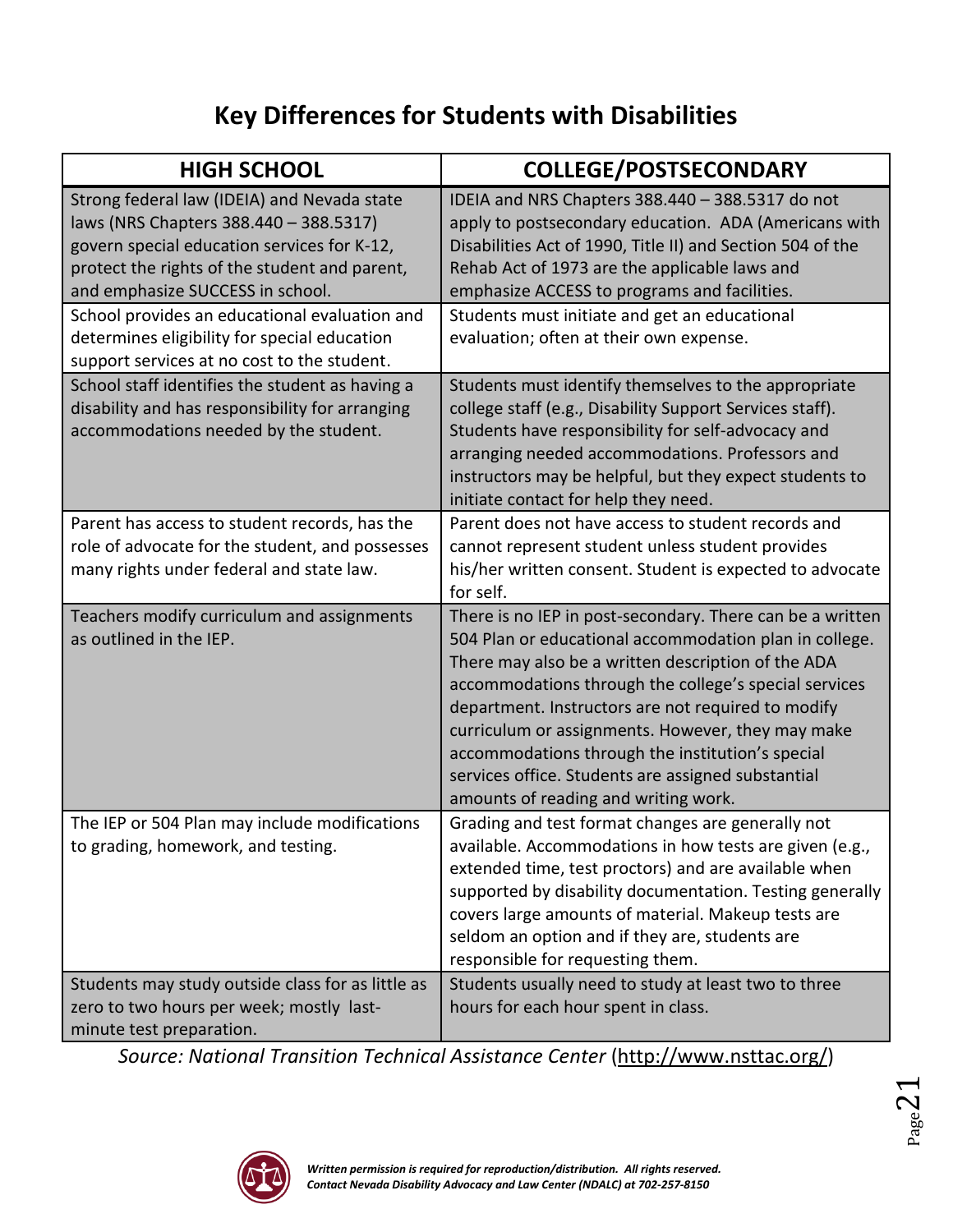## **Where to Get More Information About Managing Your Benefits**

NDALC can assist with the Work Incentive Planning and Assistance (WIPA) program which is a service funded in part by the Social Security Administration and provides assistance with benefits planning for individuals as they enter or re-enter employment. The WIPA project can be reached at:

> Nevada Disability Advocacy & Law Center 2820 W Charleston Blvd. Suite B-11, Las Vegas, Nevada 89102 Phone: 702-944-1834 or 1-877-890-5082 Fax: 702-257-8170 E-mail: [wipa@ndalc.org](mailto:wipa@ndalc.org) [www.ndalc.org](http://www.ndalc.org/)

The WIPA Program is a statewide program designed to assist Supplemental Security Income (SSI) and Social Security Disability Income (SSDI) beneficiaries in learning about available work incentives and resources helpful to beneficiaries entering or re-entering the workforce. Services are available by telephone, mail, e-mail and appointment. The goal of the program is to offer information and planning services regarding the effects of employment on Social Security benefits, so beneficiaries can make informed decisions. Services are free to consumers.



 $_{\rm Page}$ 22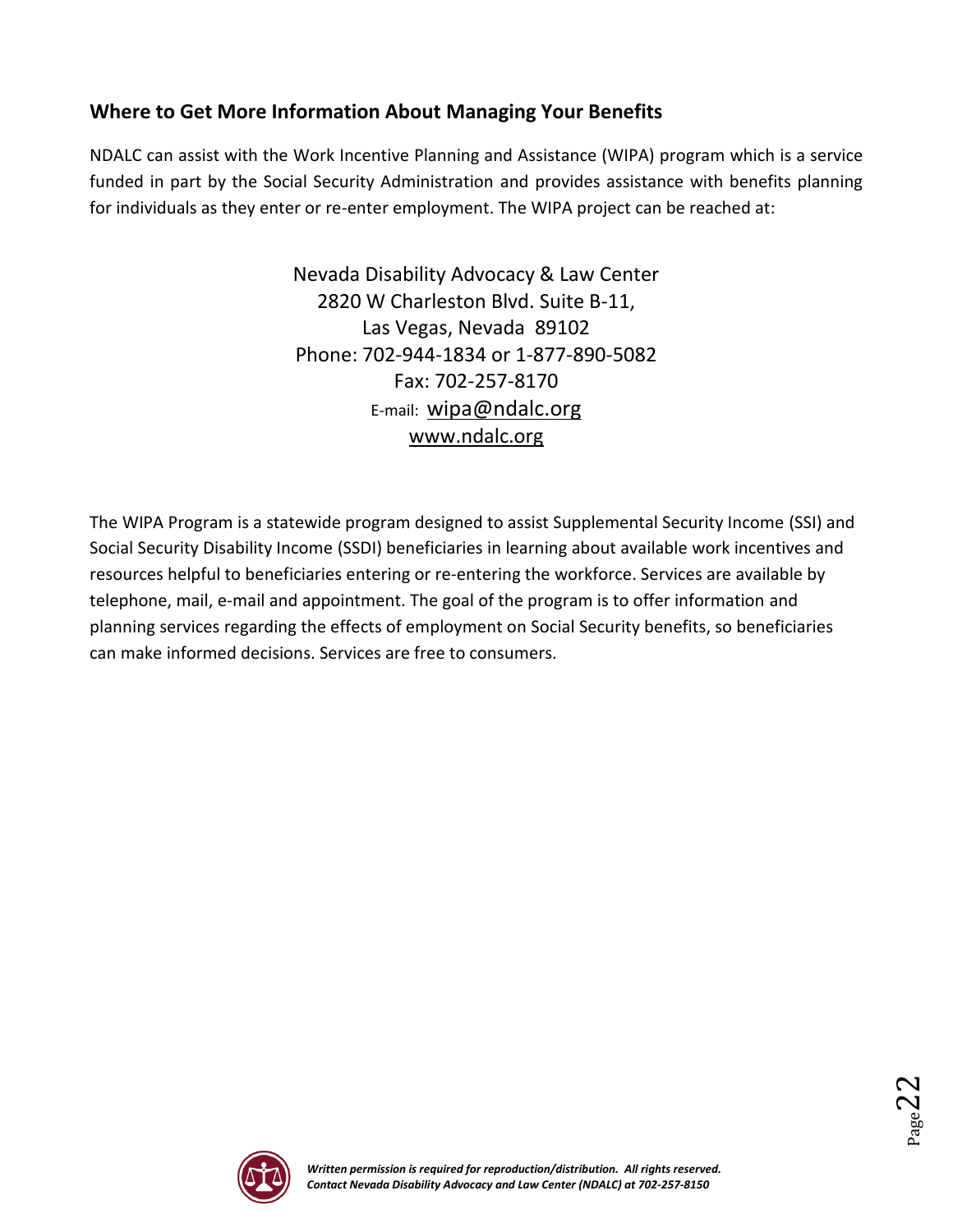## **Transition Resource Directory**

#### **Clark County School District**

Student Support Services Division 5100 W. Sahara Ave. Las Vegas, NV 89146 Voice: (702) 799-5471 Fax: (702) 799-5043 [www.ccsd.net](http://www.ccsd.net/)

The Student Support Services Division of the Clark County School District provides educational services for students with disabilities. Parental involvement and support in planning services for their children is encouraged. Parent information, training and assistance with referral to other services for students with disabilities are available. Target population: students ages 3-21, parents and school staff.

- Services for students with disabilities Assessment of students for suspected disabilities
- Parental involvement in program planning Professional development/training

#### **State Department of Education: Special Education**

Phone: (702) 668-4312 9890 S Maryland Pkwy Suite 221 Las Vegas, NV 89183 [www.doe.nv.gov](http://www.doe.nv.gov/)

Nevada Department of Education, Special Education, Elementary and Secondary Education and School Improvement Programs

# **After High School Resources**

#### **CCSD - College and Career**

FREE booklet is available online, or to order. Information on career goals, timelines, financial aid, types of colleges and universities, accommodations, and advocacy. <http://ccsd.net/resources/guidance-counseling/movin-oncareer-college2014-15.pdf>

#### **Nevada System Of Higher Education**

<http://system.nevada.edu/Nshe/> Chancellor's Office 4300 S. Maryland Pkwy. Las Vegas, NV 89119 Voice: (702) 889-8426 Fax: (702) 889-8492

#### **Think College Nevada, Nevada Postsecondary Education Coalition**

<http://www.thinkcollege.net/component/resdb/item/t-110/1463> Contact: Mary Bryant Email: [mhbryant@unr.edu](mailto:mhbryant@unr.edu)



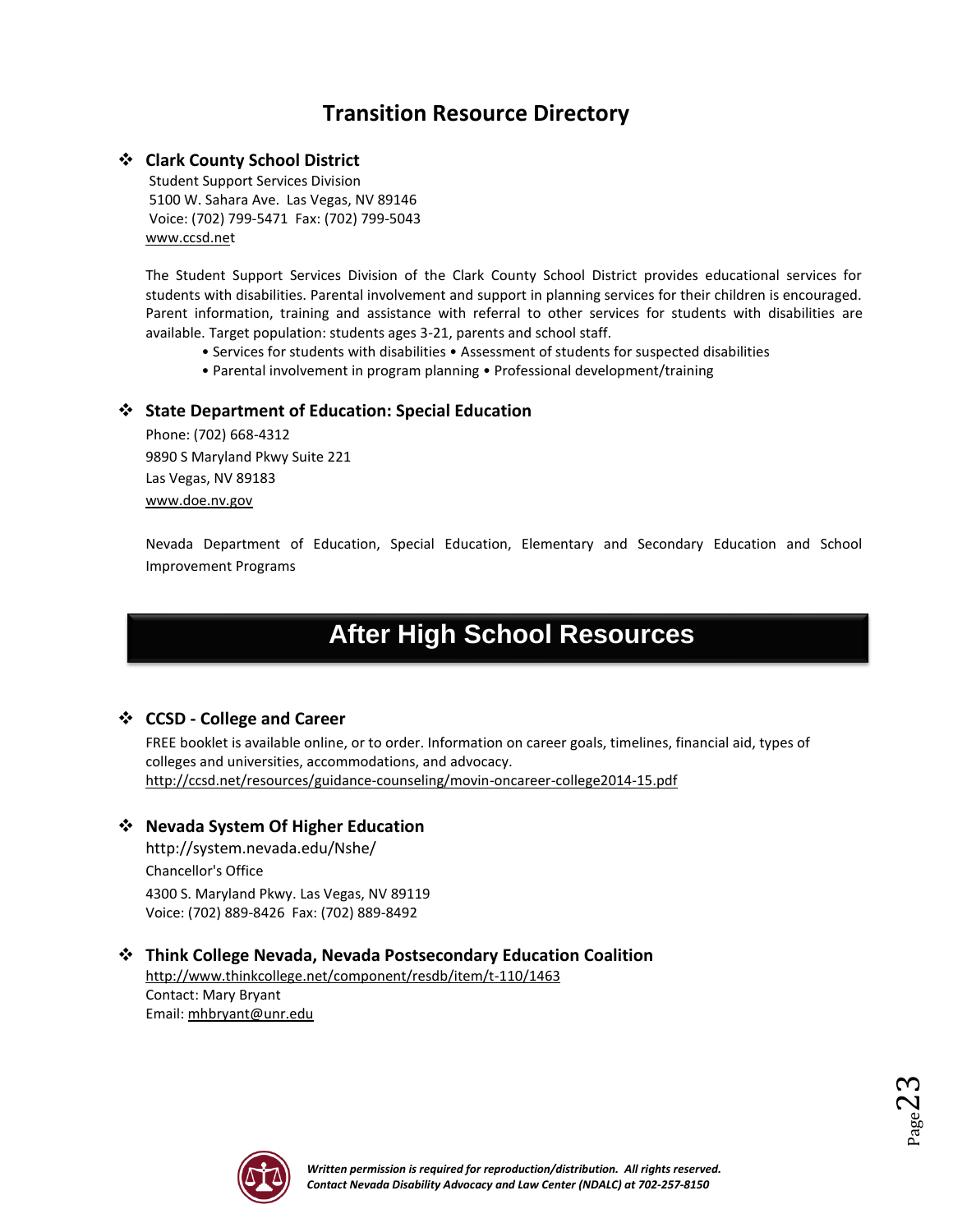# **Post-Secondary Education, Colleges, Universities**

*(Not an all Inclusive List)*

#### **College of Southern Nevada**

Disability Resource Center 3200 E. Cheyenne. N. Las Vegas NV 89030 Voice: (702) 651-4045 TTY: (702) 651-4328 Internet[: http://www.csn.edu](http://www.ccsn.nevada.edu/)

College of Southern Nevada (CSN) offers college courses in 70 career fields for certification, associate degrees and university transfer. The Disability Resource Center office provides accommodations to students with documented disabilities. These services include talking computers, books on tape, enlarged text, equipment loan, lab and research assistants, note takers, registration assistance, sign language interpreters, typing assistants, and testing accommodations (extended time, readers, and scribes).

- Three main campuses located on Cheyenne, Charleston & in Henderson
- Classes offered 7 days a week
- DRC's services are provided at no charge, based on documentation of disability
- Classes conducted in English; admissions assistance available in Spanish (from CSN Diversity Center linguists) and other languages as needed (through Department of International Languages)

#### **Nevada State College**

Resource Center for Students with Disabilities (RCSD) 1125 Nevada State Drive Henderson, NV 89002 Voice: (702) 992-2180 Internet[: https://nsc.edu](https://nsc.edu/)

The RCSD's mission is to create an accessible college community where disability is neutral, and students with disabilities can realize their full potential.

#### **University of Nevada, Las Vegas**

Disability Resource Center (DRC)/UNLV 4505 Maryland Parkway, Box 452015, Las Vegas NV 89154-2015 voice: (702) 895-0866 fax: (702) 895-0651 Internet[: http://www.unlv.edu/studentlife/DRC](http://www.unlv.edu/studentlife/DRC)

The Disability Resource Center (DRC) is the UNLV campus office providing assistance to students with documented disabilities. Students who plan to attend a course through UNLV must establish a file with the DRC to receive services. Depending on the documentation, services may include ASL/RTC interpreters, priority registration, textbooks on tape, testing accommodations, assistive listening devices and advocacy assistance. Walk-in visitors are welcome; however, an appointment is recommended to establish a file with the DRC.



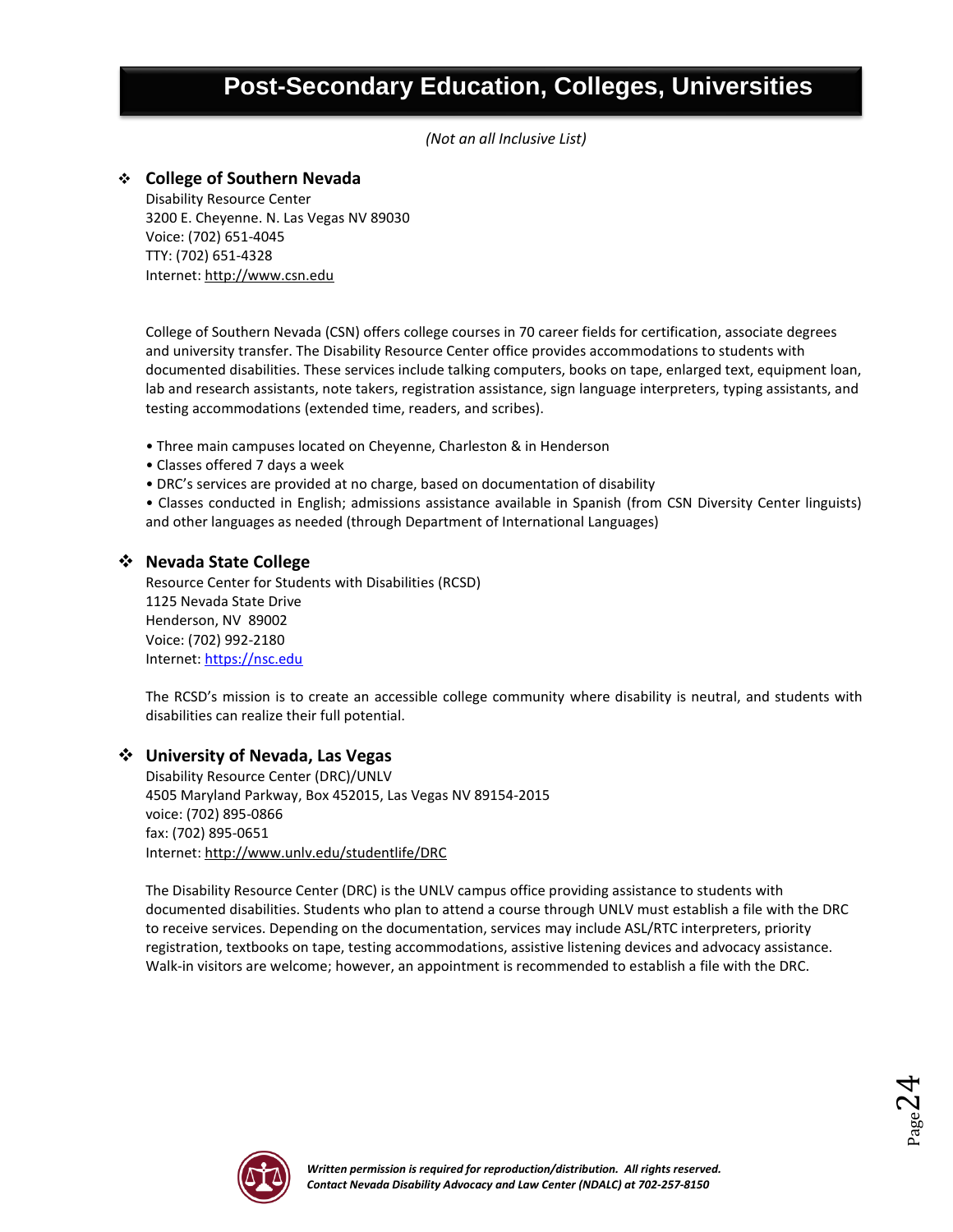# **Post-Secondary Online Resources**

- **Office of Special Education and Rehabilitative Services (OSERS)** [www.ed.gov/about/offices/list/osers/index.html](http://www.ed.gov/about/offices/list/osers/index.html)
- **National Secondary Transition Technical Assistance Center** [http://www.nsttac.org](http://www.nsttac.org/)
- **Association on Higher Education and Disability** [www.ahead.org/](http://www.ahead.org/)
- **The Heath Resource Center, at the National Youth Transitions Center, Online Clearinghouse on Postsecondary Education for Individuals with Disabilities** <http://www.heath.gwu.edu/>
- **Going to College: A Resource for Teens with Disabilities** <http://www.going-to-college.org/>
- **Financial Aid for Students through the U.S. Department of Education Office** <http://www.ed.gov/index.jsp>
- **The Financial Aid Information Page** [http://www.finaid.org](http://www.finaid.org/)
- **US Department of Education Page** <http://www.ed.gov/>
- **Pacer Center Page** [http://www.pacer.org/w](http://www.pacer.org/)ww.pacer.org/transition

# **Advocacy/Disability Resources**

#### **Aging and Disabilities Service Division**

1860 East Sahara Avenue, Las Vegas, NV 89104 Voice: (702) 486-3545 Fax: (702) 486-3572 <http://adsd.nv.gov/>

Ensures the provision of effective supports and services to meet the needs of individuals and families, helping them lead independent, meaningful and dignified lives.



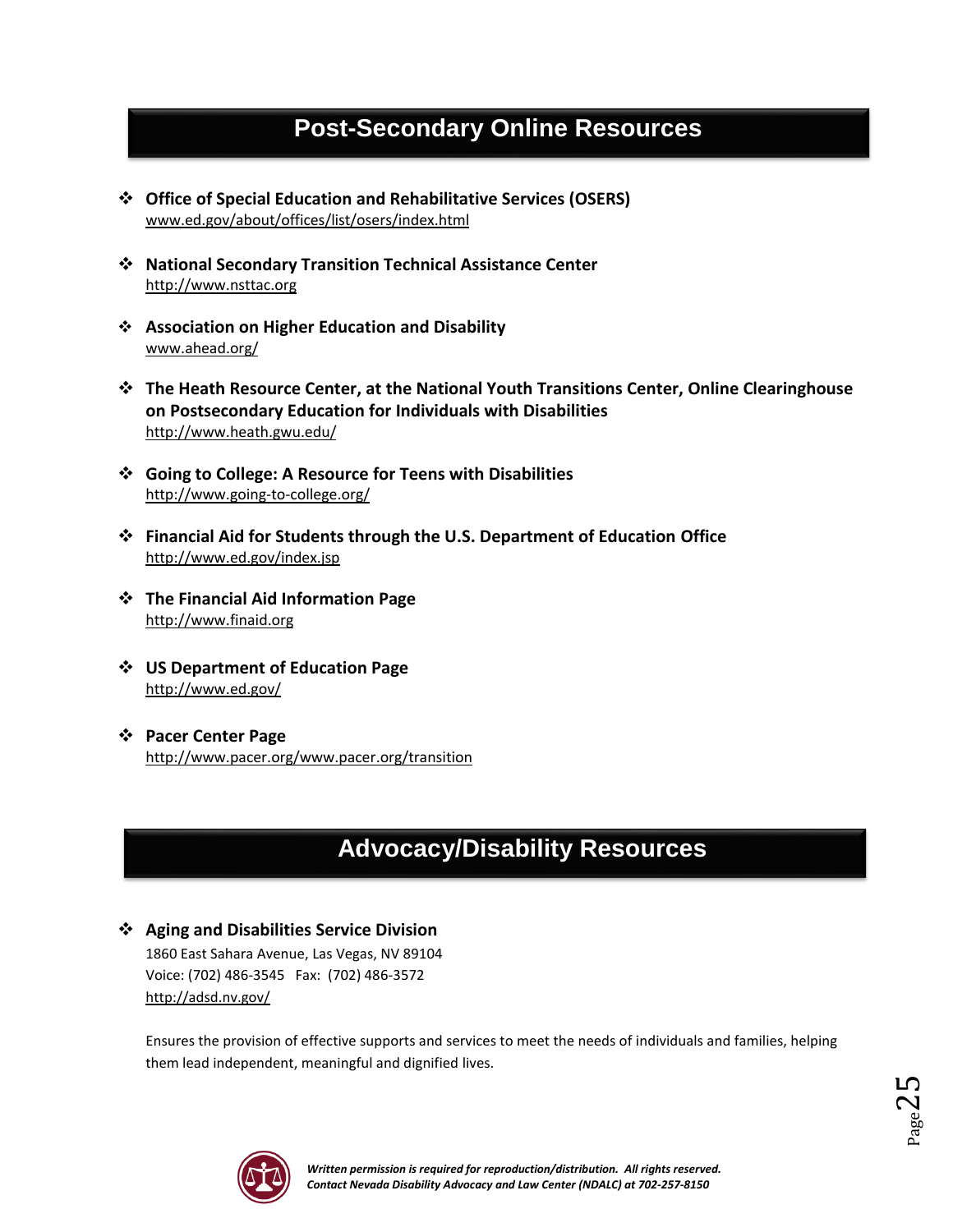#### **Aging and Disabilities Resource Center**

Care Connection in Southern Nevada Nevada Senior Services – Voice: (702) 364-2273 Provides person-centered "one-stop" entry points into the long-term support system. Serves individuals in need of long-term support, caregivers, and those planning for future long-term support needs.

#### **A TEAM Nevada**

Tracy Brown-May [Tracy.ateamnevada@gmail.com](mailto:Tracy.ateamnevada@gmail.com) 6050 S. Buffalo Dr. Las Vegas, NV Voice: (702) 259-3707

It is a grass root self-advocacy program for individuals with Intellectual Disability and/or Developmental Disability to advocate for their individual choice. There is a chapter in each Opportunity Village Location. Meetings are once a month on Wednesdays at 10:30am or 5:30pm.

#### **Blindconnect**

6375 W. Charleston Blvd. WCL # 200, Las Vegas, NV 89146 Voice: (702) 631-9009 E-mail: [contact@blindconnect.org](mailto:contact@blindconnect.org) <http://blindconnect.org/>

Blindconnect's mission is to connect individuals with a visual impairment to others with the same needs, to available services and resources, and to their community-at-large. They also provide education on the challenges of being visually impaired and advocate for increased services and inclusion, and encourage community support. Blindconnect is committed to nourishing peer-to-peer support, connecting individuals with visual impairments to available services and resources, and to their community-at-large.

#### **Blind Center of Nevada**

1001 N. Bruce Street, Las Vegas, NV 89101 Voice: (702) 642-6000 Email: info@BlindCenter.org <http://blindcenter.org/>

The Blind Center of Nevada assists people who are blind or visually impaired in reaching their highest physical, social, intellectual, and economic potential. To achieve these objectives, the Blind Center pursues three focus areas – personal development, social interaction, and provident living.

#### **Department of Employment, Training and Rehabilitation (DETR)**

**Bureau of Vocational Rehabilitation (BVR)**

Southern Nevada: (702) 486-0372

- o Las Vegas Rehabilitation office 3016 W. Charleston, Suite 200 Voice: (702) 486-5230 TTY 702) 486-5217
- o Nevada JobConnect 3405 S. Maryland Parkway Voice: (702) 486-0100
- o One Stop Career Center 6330 W. Charleston, Suite 190 Voice: (702) 822-4214

The Department of Employment, Training & Rehabilitation's (DETR) Bureau of Vocational Rehabilitation (BVR) is a state and federally funded program designed to help people with disabilities become employed and to help those already employed, to perform more successfully through training, counseling and other support methods.

 $P_{\text{age}}26$ 

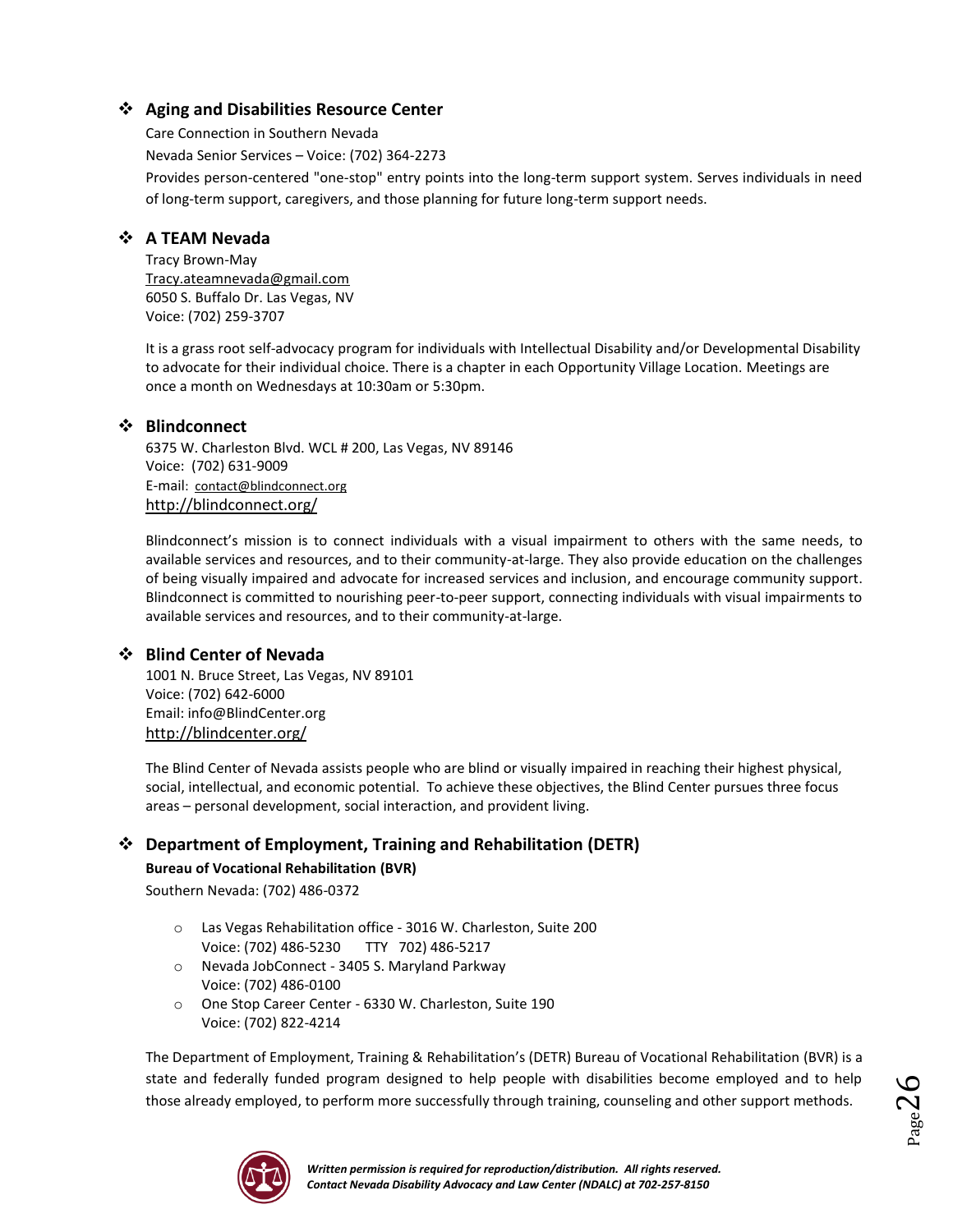#### **Desert Regional Center (DRC)**

5550 W Flamingo Rd. Suite B5, Las Vegas, NV 89103 Voice: (702) 486-7850

Provides services to individuals with developmental disabilities and related conditions; enabling them to live as independently as possible and assists individuals in receiving community support and residential services.

#### **Family Law Self-Help Center**

Family Courts and Services Center 601 N. Pecos Las Vegas, NV 89155 Open: Monday – Friday, 8am to 4pm Internet: [www.familylawselfhelpcenter.org](http://www.familylawselfhelpcenter.org/)

The center provides education, information, legal forms, community referrals, and other support services to selfrepresented parties with family law matters in Clark County, Nevada, regardless of income, assets or citizenship.

#### **Family TIES of Nevada**

6130 Elton Avenue, Suite 100, Las Vegas NV 89107 Voice: (702) 740-4200 Toll Free Line: (866)326-8437 [www.familytiesnv.org](http://www.familytiesnv.org/)

Family Ties is dedicated to providing culturally competent support, information, and assistance to achieve familycentered care for individuals with disabilities or special health care needs through family, community and professional partnerships. Family TIES is the Nevada Family-to-Family Health Information Center - a family-run, non-profit organization providing information, education, training, outreach, and peer support at no cost, to families of children and youth with special health care needs.

#### **Lawyer Referral and Information Service**

Voice: (702) 382-0504 <http://www.nvbar.org/content/lawyer-referral-information-service>

Is a public service of the State Bar of Nevada. You will be referred to an attorney for a low-cost initial consultation and is an outstanding resource when you're looking for an attorney, but don't know who to call.

#### **Legal Aid of Southern Nevada**

725 E Charleston Blvd., Las Vegas, NV 89104 Voice: (702) 386-1070 <http://www.lacsn.org/>

A non-profit law firm dedicated to providing civil legal services to the most vulnerable within our community.

#### **National Alliance on Mental Illness (NAMI)**

Voice: (775) 336-3090 (not a crisis line) info@naminevada.org President: Ms. Sandy Stamates Email Address: president@naminevada.org

Provides family and consumer support and public education for individuals with psychiatric disabilities.



 $P_{{\rm age}}$ 27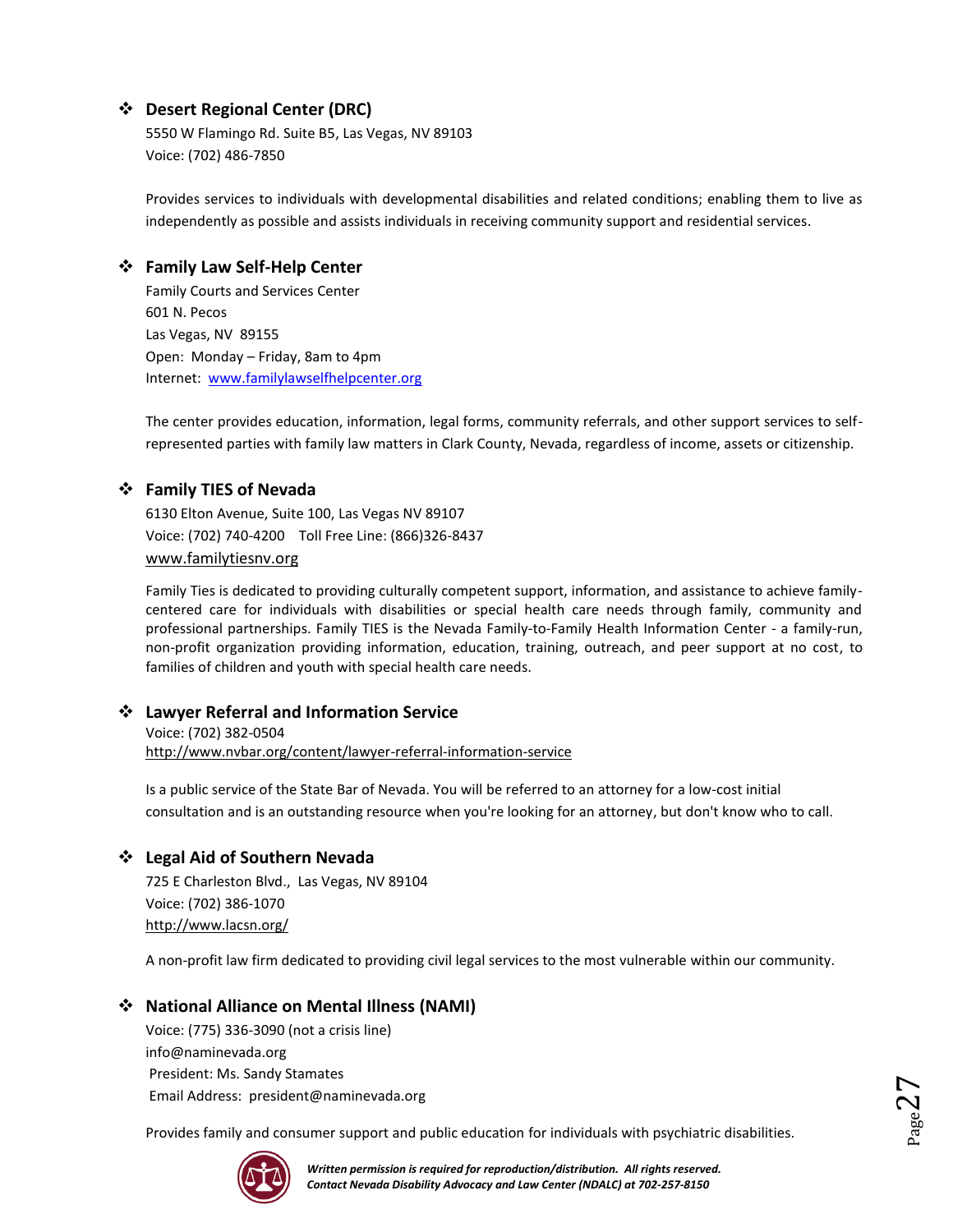#### **Nevada 211**

2-1-1 Nevada, is a free telephone service committed to helping Nevada citizens research and connect with the services they need.

<https://211nevada.communityos.org/cms/>

### **Nevada Assistive Technology Exchange (**The NATE Project) - **Easter Seals of Southern Nevada**

6200 West Oakey Blvd. Las Vegas, NV 89146 Voice: (702) 870-7050 | Fax: (702)870-7616 <http://www.easterseals.com/nevada/>

Easter Seals of Southern Nevada is excited to sponsor the NATE project. This online forum will provide Nevadan's with a one-stop resource to acquire Assistive Technology (AT), learn about the devices, and view available loan inventory.

#### **Nevada Assistive Technology Resource Center (NATRC)**

Email[: natrc@unr.edu.](mailto:natrc@unr.edu) Phone: 775.682.9070 Fax: 775.7840.4997 Mail: NATRC MS 285, University of Nevada Reno, Reno NV 89557 <http://nced.info/natrc/>

Provides a range of services related to Assistive Technology (AT) with an emphasis on outreach, public awareness and collaboration, while seeking to maximize participation and inclusion of services to those in need of AT items. The NATRC is located on the main campus of the University of Nevada, Reno.

#### **Nevada Center for Excellence in Developmental Disabilities (NCED)**

Email: NCED@unr.edu Voice: (775) 784-4921 Toll Free: (800) 216-7988 Mailing Address: NCED MS 285, University of Nevada Reno, Reno NV 89557

NCED works to accomplish a shared vision that foresees a nation in which all Americans, including Americans with disabilities, fully participate within their communities. Independence, productivity and community inclusion are key components of this vision.

#### **Nevada Disability Advocacy & Law Center (NDALC)**

2820 W Charleston Blvd., Suite B- 11, Las Vegas, NV 89102 Voice: (702) 257-8150 or 1-888-349-3843

Services provided by NDALC include, but are not limited to: information and referral services, education, training, negotiation, mediation, investigation of reported or suspected abuse/neglect, legal counsel, technical assistance, and public policy work.

[www.ndalc.org](http://www.ndalc.org/)

#### **Nevada Division of Welfare and Supportive Services (DWSS)**

Craig Road District Office 3223 West Craig Road, Suite 140, North Las Vegas, NV 89032 Voice: (702) 631-3386 Fax: (702) 631-3387

The mission of the Division of Welfare and Supportive Services is to provide quality, timely, and temporary services enabling Nevada families, individuals with a disability, and the elderly, to achieve their highest levels of self-sufficiency. There are several Medicaid related programs for which DWSS determines eligibility.



 $_{\rm Page}$ 28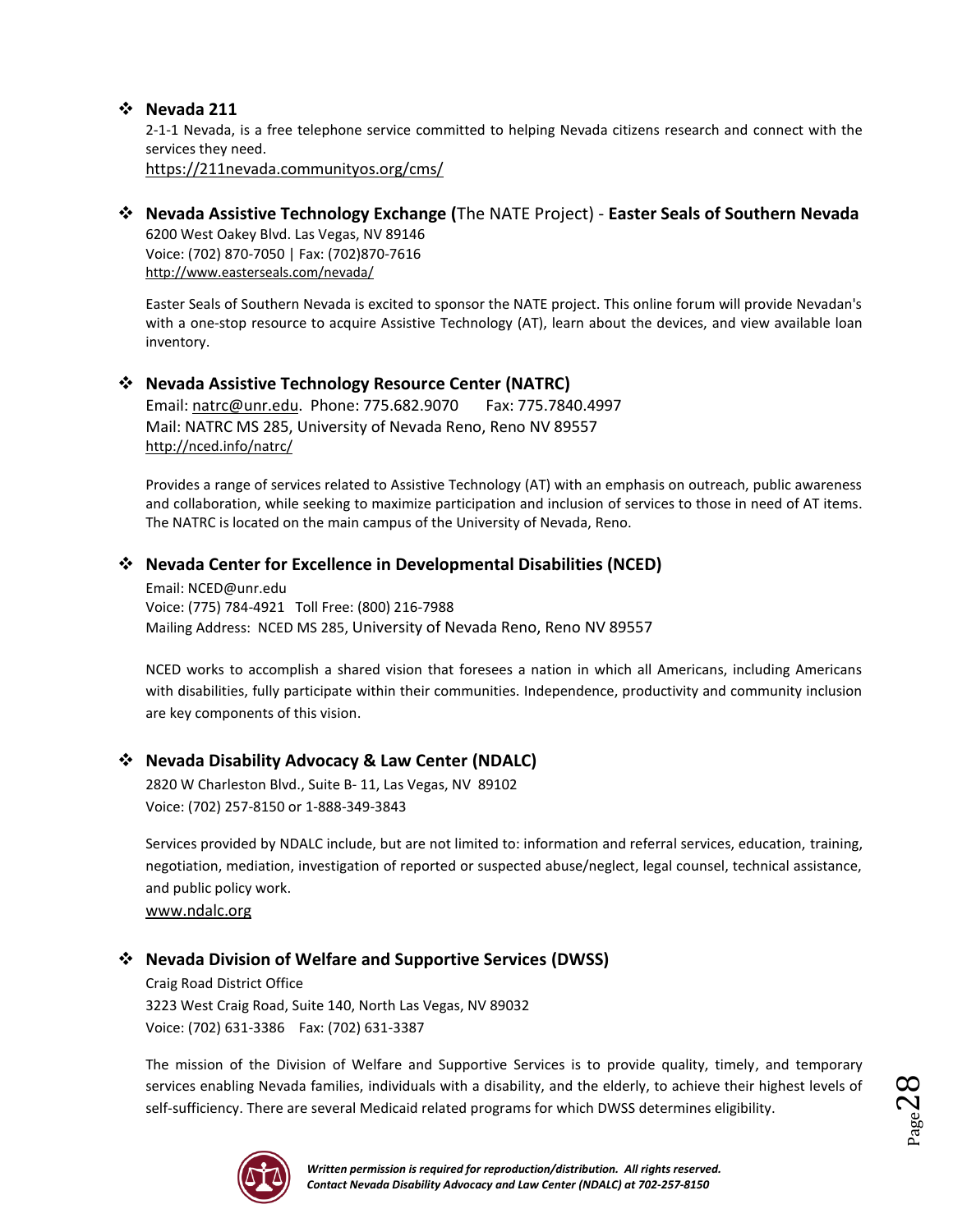#### **Nevada Early Intervention Services (NEIS)**

1161 S Valley View Blvd. Las Vegas, NV 89102 Voice: (702) 486-9200

Early Intervention is a system of coordinated services and supports for eligible children from birth through 2 years of age with developmental delays or disabilities, and their families. NEIS promotes the child's growth and development, and support families in meeting the developmental needs of their child.

#### **Nevada Equal Rights Commission (NERC)**

Equal Rights Commission - Las Vegas Office 1820 East Sahara Avenue, Suite 314, Las Vegas, NV 89104 Voice: (702) 486-7161 Fax: (702) 486-7054

The Nevada Equal Rights Commission (NERC) oversees the State's Equal Employment Opportunity program; handling employment discrimination complaints relating to race, national origin, color, creed/religion, sex, sexual orientation, age (40 and over), disability, genetic information, and gender identity or expression.

#### **Nevada Governor's Council on Developmental Disabilities (NGDDC)**

896 W. Nye Lane Suite#202, Carson City, NV 89703 Voice: 775-684-8619 Fax: 775-684-8626 <http://www.nevadaddcouncil.org/>

The Council engages in advocacy, systems' change and capacity building activities for people with developmental disabilities and their families, in order to promote equal opportunity, self-determination, and community inclusion.

#### **Nevada Legal Services**

530 S. 6th Street, Las Vegas, NV 89101 Voice: (702) 386-0404 Toll Free: (866)-432-0404 Fax: (702) 388-1641 TDD: (702) 386-1059 www. nlslaw.net www. nevadalawhelp.org

Provides free legal assistance to low-income Nevadans. They are a statewide organization serving all 17 counties of Nevada through offices located in Las Vegas, Reno, Elko, Yerington, and an outreach office in Carson City.

#### **Nevada PEP**

Voice: (702) 388-8899 <http://www.nvpep.org/>

Is a non-profit organization providing information, services and training to Nevada families of children with disabilities. Nevada PEP services are about empowering families to be life-long advocates for their children through education and skill building.

#### **People First**

Southern Nevada Chapter Nevada University Center for Excellence in Developmental Disabilities Vista Self-Advocacy Project



 $29$ age $29$